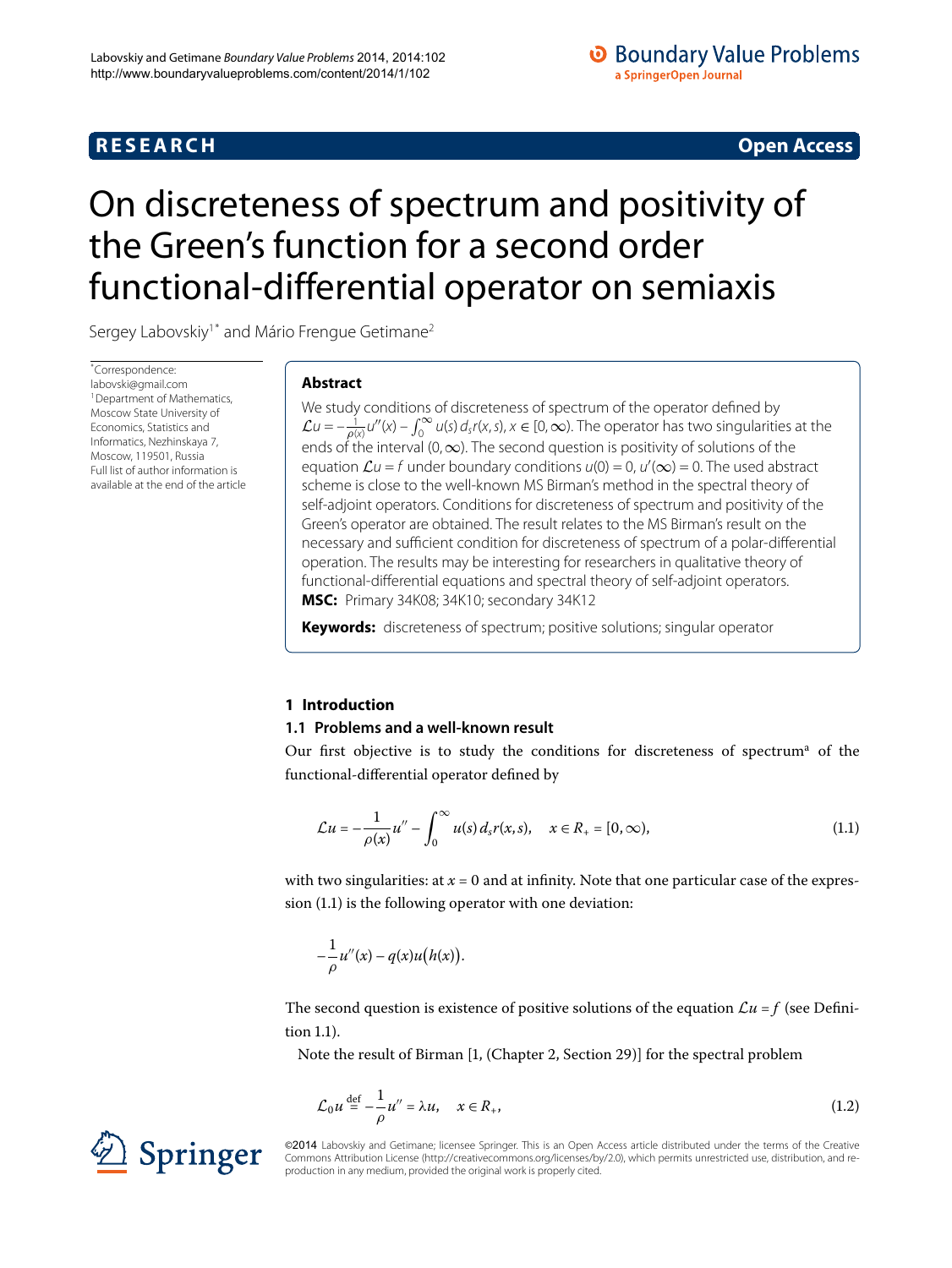where the operation  $\mathcal{L}_0$  is called *polar-differential operation*. This singular spectral problem is usually considered in the space  $L_2(R_+,\rho)$  of functions that are square-integrable on *R*<sup>+</sup> with the positive weight *ρ*. Birman showed that a necessary and sufficient condition of discreteness of spectrum of the operator  $\mathcal{L}_0$  is

<span id="page-1-1"></span><span id="page-1-0"></span>
$$
\lim_{s \to \infty} s \int_s^{\infty} \rho(x) dx = 0.
$$
\n(1.3)

The singularity at the point  $x = 0$  is not reflected in this condition. If  $\int_0^1 \rho(x) dx = \infty$ , con $dition (1.3)$  is not sufficient for discreteness. We impose the second condition,

$$
\lim_{s \to 0} s \int_s^\infty \rho(x) \, dx = 0. \tag{1.4}
$$

<span id="page-1-6"></span>The two conditions  $(1.3)$  $(1.3)$  $(1.3)$  and  $(1.4)$  are sufficient for discreteness of the spectrum of  $(1.2)$ (Theorem 2[.](#page-1-1)1).<sup>[b](#page-17-2)</sup> It seems that (1.4) is also necessary one.

Part of this work is a continuation of the research in the articles  $[2-4]$  $[2-4]$ .

#### **1.2 Assumptions, notation**

*Everywhere below*, except for the independent appendix, we use the assumptions and notation introduced in this subsection.

The function  $\rho$  is assumed to be measurable and positive almost everywhere on  $R_{+}$  =  $[0, \infty)$  and satisfying the important condition

<span id="page-1-5"></span><span id="page-1-2"></span>
$$
\sup_{s \in (0,\infty)} s \int_s^\infty \rho(x) \, dx < \infty. \tag{1.5}
$$

**Remark 1[.](#page-1-2)1** Comparing (1.3), (1.4), and (1.5) we see that the key role is played by the properties of the function

<span id="page-1-3"></span>
$$
\Phi(s) = s \int_{s}^{\infty} \rho(x) dx.
$$
\n(1.6)

Conditions (1.3) and (1.4) can be written as  $\lim_{s\to\infty} \Phi(s) = \lim_{s\to 0} \Phi(s) = 0$ , and condition (1[.](#page-1-2)5) is boundedness of the  $\Phi(s)$ . The latter is sufficient (Lemma 4.3) for the inclusion  $W \subset L_2(R_+,\rho)$  and for boundedness of the operator *T* (see, below in this subsection). It is close to a necessary condition: if, for example,  $\lim_{s\to\infty} \Phi(s) = \infty$ , then *T* is unbounded (see Remark  $4.3$  $4.3$  $4.3$ ).

Everywhere below the function  $r(x, s)$  is assumed to satisfy the following conditions: it is nondecreasing in  $s \in R_+$  for almost all  $x \in R_+$ , it is measurable in  $x$  for any  $s \in R_+$ , and

<span id="page-1-4"></span>
$$
q(x) = r(x, \infty) - r(x, 0)
$$
\n(1.7)

is locally integrable on  $(0, \infty)$ . We can assume that  $r(x, 0) = 0$  for almost all  $x \in R_+$  (as follows from a property of the Stieltjes integral).

Now, let us introduce the function

$$
\xi(x,y) = \rho(x) \int_0^x r(s,y) ds. \tag{1.8}
$$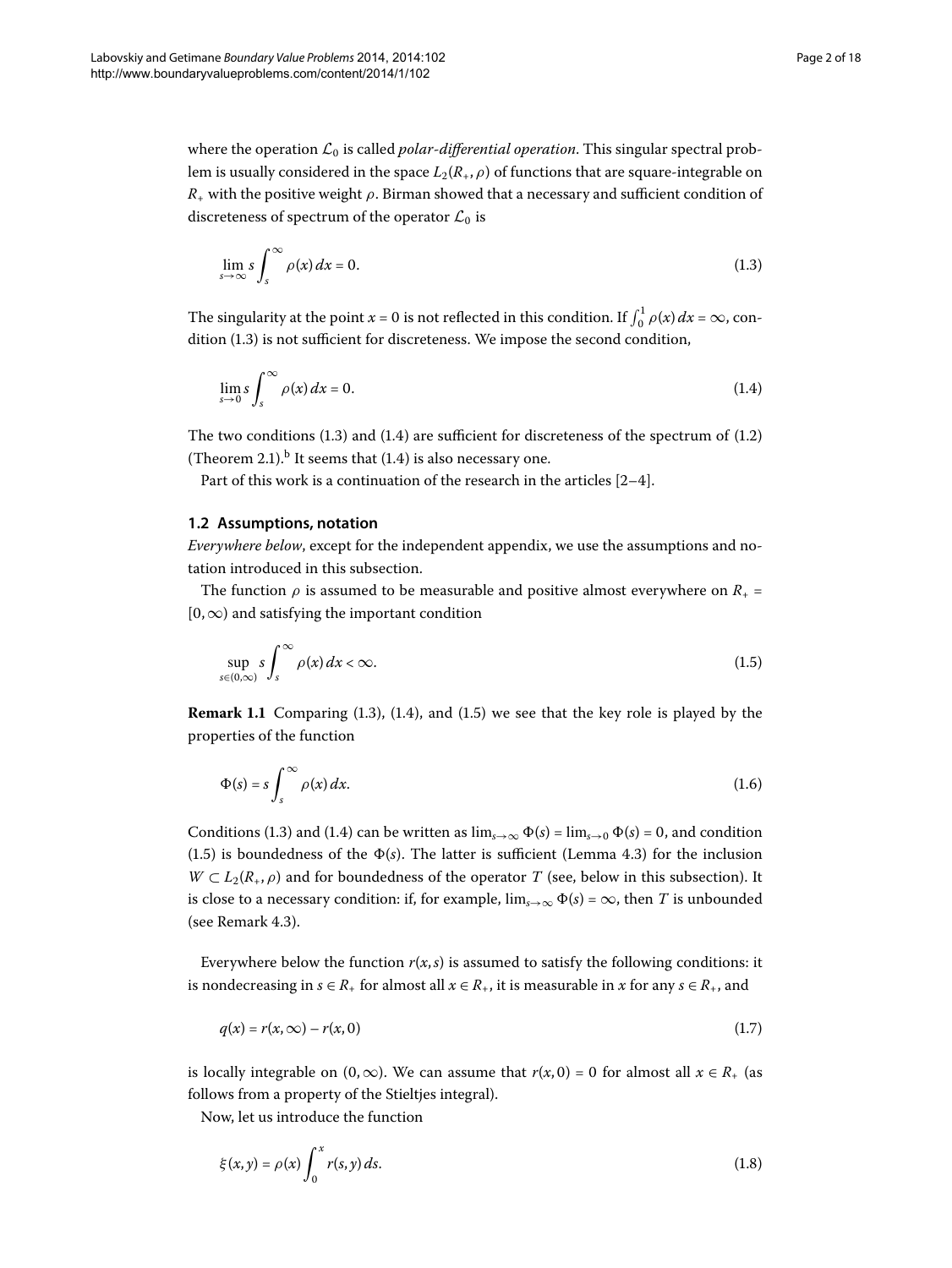#### Finally, let

•  $L_2(R_+, \rho)$  be the Hilbert space of all square-integrable with positive almost everywhere weight  $\rho$  on  $R_+ = [0, \infty)$  functions *f* , *i.e.*  $\int_{R_+} f(x)^2 \rho(x) dx < \infty$ , and with scalar product

$$
(f,g)=\int_{R_+}f(x)g(x)\rho(x)\,dx,
$$

• *W* be the set of all locally absolutely continuous on  $R_{+}$  functions *u* satisfying

$$
\int_{R_+} u'(x)^2 dx < \infty,
$$
\n(1.9)

and the boundary condition  $u(0) = 0$ ; *W* is a Hilbert space (Lemma 4[.](#page-7-0)1) with scalar product

$$
[u, v] = \int_{R_+} u'(x)v'(x) dx,
$$
\n(1.10)

and

• *T*:  $W \rightarrow L_2(R_+, \rho)$  be the operator defined by  $Tu(x) = u(x), x \in R_+$ . Note that  $W \subset L_2(R_+, \rho)$  under condition (1.5) (Lemma 4.3).

#### **1.3 About domain of the operators**  $\mathcal{L}_0$  **and**  $\mathcal{L}$

If  $\lambda$  is a regular value of  $\mathcal{L}_0$ , then any solution of  $-\frac{1}{\rho}u''-\lambda u=f$  satisfies  $-\frac{1}{\rho}u''\in L_2(R_+,\rho).$ So, we have to assume that the domain  $D(\mathcal{L}_0)$  of the operator  $\mathcal{L}_0$  consists of all solutions of the equation

$$
-\frac{1}{\rho}u'' = z \in L_2(R_+,\rho).
$$
\n(1.11)

These solutions have locally on  $(0, \infty)$  absolutely continuous derivative  $u'$  and have the form

$$
u(x) = \int_0^\infty G_0(x, s)z(s) \, ds + u(0) + u'(\infty)x,\tag{1.12}
$$

where  $G_0(x, s) = \rho(s) \min\{x, s\}$ . In fact, since  $(\int_x^{\infty} \rho z \, ds)^2 \leq \int_x^{\infty} \rho z^2 \, ds \int_x^{\infty} \rho \, ds$  the integral is convergent, and  $u'(x) = \int_x^{\infty} \rho(t)z(t) dt + u'(\infty)$ . From this we have

<span id="page-2-2"></span><span id="page-2-1"></span><span id="page-2-0"></span>
$$
u(x) = \int_0^x \int_s^{\infty} \rho z \, dt \, ds + u(0) + u'(\infty)x = \int_0^{\infty} G_0(x, s)z(s) \, ds + u(0) + u'(\infty)x.
$$

We impose the boundary conditions  $u(0) = 0$ ,  $u'(\infty) = 0$ . Both of these conditions are necessary for the implementation of the variational method in the space of *W*. Then the domain is determined automatically (see Corollary [A.](#page-13-1)1 to Lemma A.1 and Lemma 4.8).

**Definition 1.1** We say that the boundary value problem

$$
-\frac{1}{\rho}u'' - \int_0^\infty u(s) \, d_s r(x, s) = f, \quad f \in L_2(R_+, \rho), \tag{1.13}
$$

$$
u(0) = 0, \qquad u'(\infty) = 0 \tag{1.14}
$$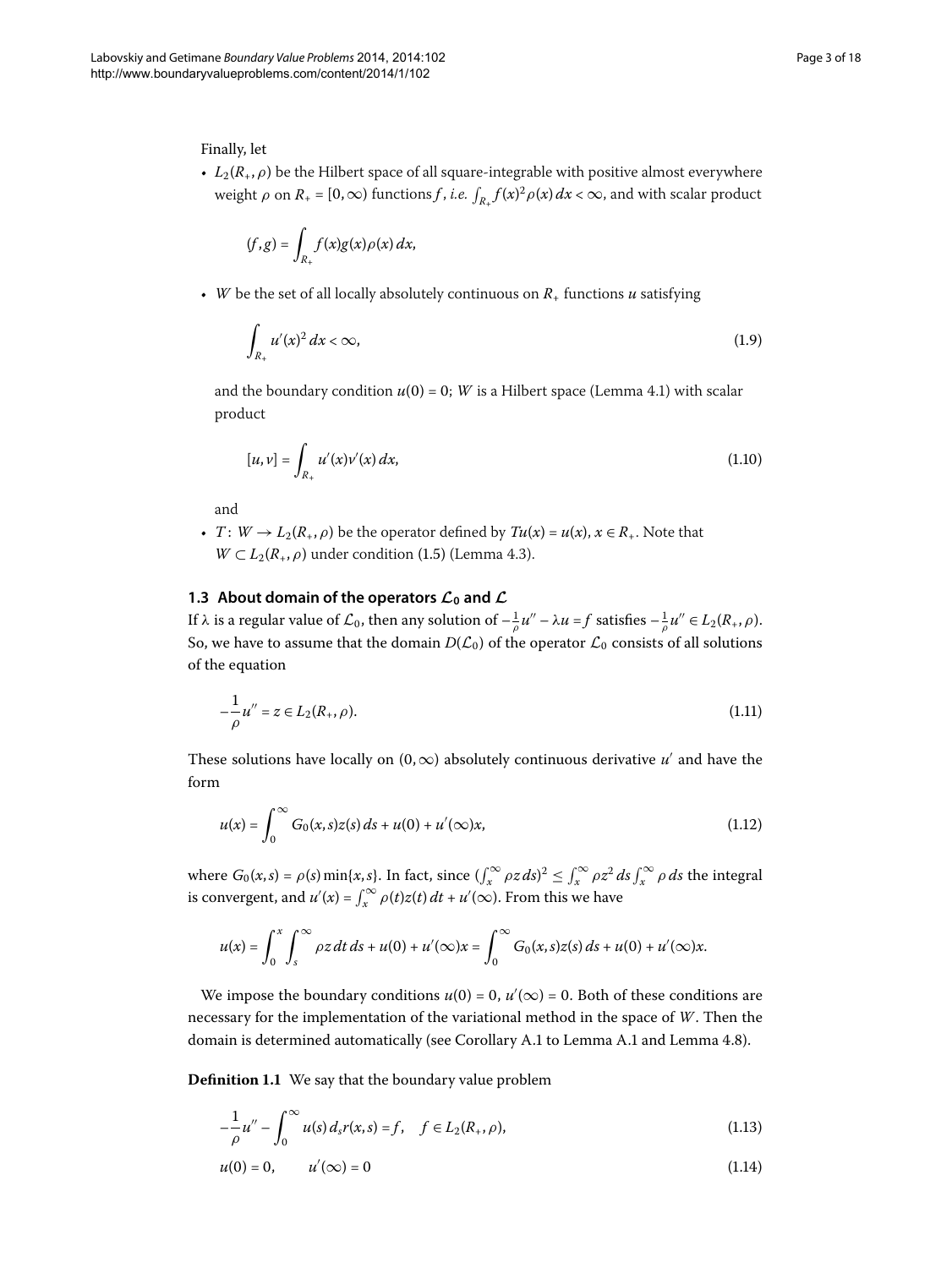is *positively solvable*, if it is uniquely solvable for any  $f \in L_2(R_+, \rho)$ , and the implication  $f \geq 0 \rightarrow u \geq 0$  holds.

Note that positive solvability is equivalent to the positivity of the Green's function  $G(x, s)$ , which allows one to represent the solution of  $\mathcal{L}u = f$  in the form

<span id="page-3-1"></span>
$$
u(x) = \int_0^\infty G(x, s) f(s) ds,
$$
\n(1.15)

or  $u = Gf$ , where *G* is the Green's operator of  $\mathcal{L}$ .

#### **2 Discreteness of spectrum**

# 2.1 Operator  $\mathcal{L}_0$

Instead of direct investigation of the equation  $\mathcal{L}_0 u = f$ , where  $f \in L_2(R_+, \rho)$ , consider the equation

$$
\int_0^\infty u'(x)v'(x) dx = \int_0^\infty f(x)v(x)\rho(x) dx, \quad \forall v \in W.
$$
\n(2.1)

Equation  $(2.1)$  is the result of the variational method, in which the primary object is the form  $[u, v]$ [.](#page-3-1) Equation (2.1) has the short form

<span id="page-3-3"></span>
$$
[u,v]=(f,Tv),
$$

<span id="page-3-0"></span>defined on the spaces *W* and  $H = L_2(R_+, \rho)$ . Note that *W* is a Hilbert space (Lemma 4.1), *T* :  $W \to L_2(R_*, \rho)$  is bounded (Lemma 4[.](#page-8-0)3), and *T*(*W*) is dense in  $L_2(R_*, \rho)$ . So, we can use the abstract scheme in Appendix 1[.](#page-13-2) According to Corollary [A.](#page-13-0)1 (2.1) is equivalent to an equation  $\mathcal{L}_0 u = f$ [.](#page-3-1) By virtue of Lemma 4.8 (2.1) is equivalent to

$$
-\frac{1}{\rho}u'' = f, \qquad u(0) = u'(\infty) = 0.
$$
 (2.2)

**Theorem 2[.](#page-1-1)1** *Suppose conditions* (1.3) *and* (1.4) *hold*. *Then the spectral problem* 

<span id="page-3-2"></span>
$$
-\frac{1}{\rho}u'' = \lambda u, \qquad u(0) = 0, \qquad u'(\infty) = 0 \tag{2.3}
$$

*has a discrete spectrum*.

*Proof* The discreteness follows from Theorem [A.](#page-14-0)1 and Lemma 4.7.  $\Box$ 

**Remark 2.1** (Estimate of the greatest lower bound of the spectrum) Let  $\lambda_0$  be the greatest lower bound of spectrum of the operator  $\mathcal{L}_0$ . Thus the problem

$$
-\frac{1}{\rho}u'' = \lambda u + f, \qquad u(0) = 0, \qquad u(\infty) = 0
$$

for  $\lambda < \lambda_0$  is uniquely resolvable for any  $f \in L_2(R_+, \rho)$ , but it is not if  $\lambda = \lambda_0$ . Then in view of  $(A.4)$  $(A.4)$  $(A.4)$  from inequality  $(4.3)$  it follows that

$$
\frac{1}{\lambda_0} = \sup_{u \neq 0} \frac{(Tu, Tu)}{[u, u]} \leq 4 \sup \biggl( s \int_s^{\infty} \rho(x) \, dx \biggr).
$$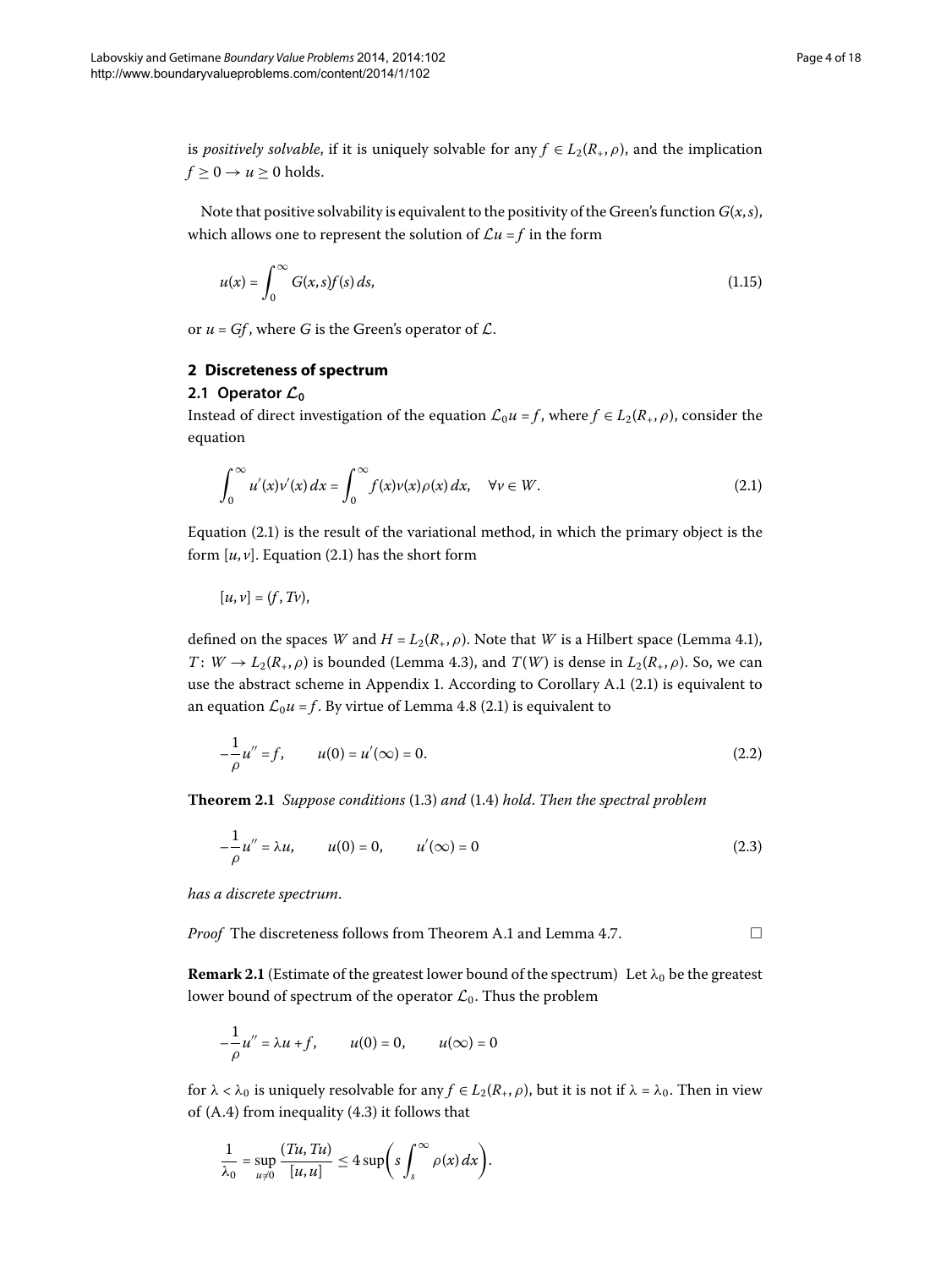<span id="page-4-0"></span>This is an accurate estimate. If  $\rho(x) = 1/x^2$ , then  $\lambda_0 \ge 1/4$ , but  $\lambda = 1/4$  is a point of the spectrum, as follows from Example 2.1.

**Example 2.1** If  $\rho(x) = 1/(x^2)$ , then  $s \int_s^{\infty} \rho(s) ds \equiv 1$ , and the operator *T* is bounded, but the two conditions (1[.](#page-1-1)3) and (1.4) are not fulfilled. The spectrum of the operator  $\mathcal{L}_0 u = -x^2 u''$ in  $L_2(R_+,\rho)$ ,  $\rho = 1/(x^2)$  is the interval [1/4,  $\infty$ ).

In fact, the value  $\lambda < 1/4$  is regular (Remark 2[.](#page-3-2)1). Let  $\lambda > 1/4$ .

By means of the change of variable  $x = e^t$  the equation

$$
-x^2u'' - \lambda u = f
$$

can be transformed to  $-u''(t) + u'(t) - \lambda u = \varphi$ , where  $\varphi = f(e^t)$ . Since

$$
\int_{R_+} f(x)^2 \rho(x) dx = \int_R \varphi(t)^2 e^{-t} dt,
$$

this equation has to be considered in the space  $L_2(R, e^{-t})$ .

The homogeneous equation  $-u'' + u' - \lambda u = 0$  has the solution  $u = e^{(1/2)t} (c_1 \cos \delta t +$  $c_2 \sin \delta t$ ) for a  $\delta > 0$ . It is not in  $L_2(R, e^{-t})$ . Let  $u = e^{(1/2)t} \sin \delta t$  $v(t) = b(t)v(t)$ . Then

<span id="page-4-2"></span>
$$
-u'' + u' - \lambda u = -(b''v + 2b'v' + bv'') + (b'v + bv') - \lambda bv = (-2b' + b)v' - bv''
$$
  
= -2\delta e^{(1/2)t} \cos \delta tv' - e^{(1/2)t} \sin \delta tv'' = \varphi.

If, for example,  $v = 1/\sqrt{t}$ ,  $t \ge 1$ , and  $v = 0$ ,  $t < 0$  (for  $0 \le t \le 1$  the  $v(t)$  may be defined arbitrarily), then  $\varphi \in L_2(R, e^{-t})$ . But the corresponding solution  $u \notin L_2(R, e^{-t})$ . Thus,  $\lambda$  is not a regular value of the operator.

Since the spectrum is a real closed set,  $[1/4,\infty)$  is the spectrum.

# **2.2 General operator** *L*

The operator (1[.](#page-0-1)1) can be represented as  $\mathcal{L} = \mathcal{L}_0 - Q$ , where *Q* is defined by

<span id="page-4-1"></span>
$$
Qu(x) = \int_0^\infty u(s) d_s r(x, s).
$$
 (2.4)

The operator *Q* acts from *W* to  $L_2(R_+,\rho)$  and is bounded under certain conditions (see, for example,  $(5.6)$  $(5.6)$  $(5.6)$ ). Along with the general case, let us consider one special case (deviating operator):

$$
Qu(x) = q(x)u(h(x)),
$$
\n<sup>(2.5)</sup>

where  $q(x)$  is assumed to be nonnegative locally integrable function, and  $h(x)$  is a mea-surable function[.](#page-1-3) Note that the notation  $q(x)$  in (2.5) corresponds to the definition (1.7), if represent expression  $(2.5)$  $(2.5)$  $(2.5)$  in the form  $(2.4)$ .

**Theorem 2[.](#page-1-1)2** *If conditions* (1.3) *and* (1.4) *are fulfilled and* O:  $W \rightarrow L_2(R_+, \rho)$  *is bounded*, *then spectrum of*  $\mathcal L$  *is discrete. If the function*  $\xi$  *defined by* (1.8) *is symmetric, i.e.*  $\xi(x, y) =$ *ξ* (*y*, *x*) *for all x*, *y* ∈ *R*+, *then the spectrum is real and the system of eigenfunctions has the orthogonal basis properties in*  $L_2(R_+,\rho)$ .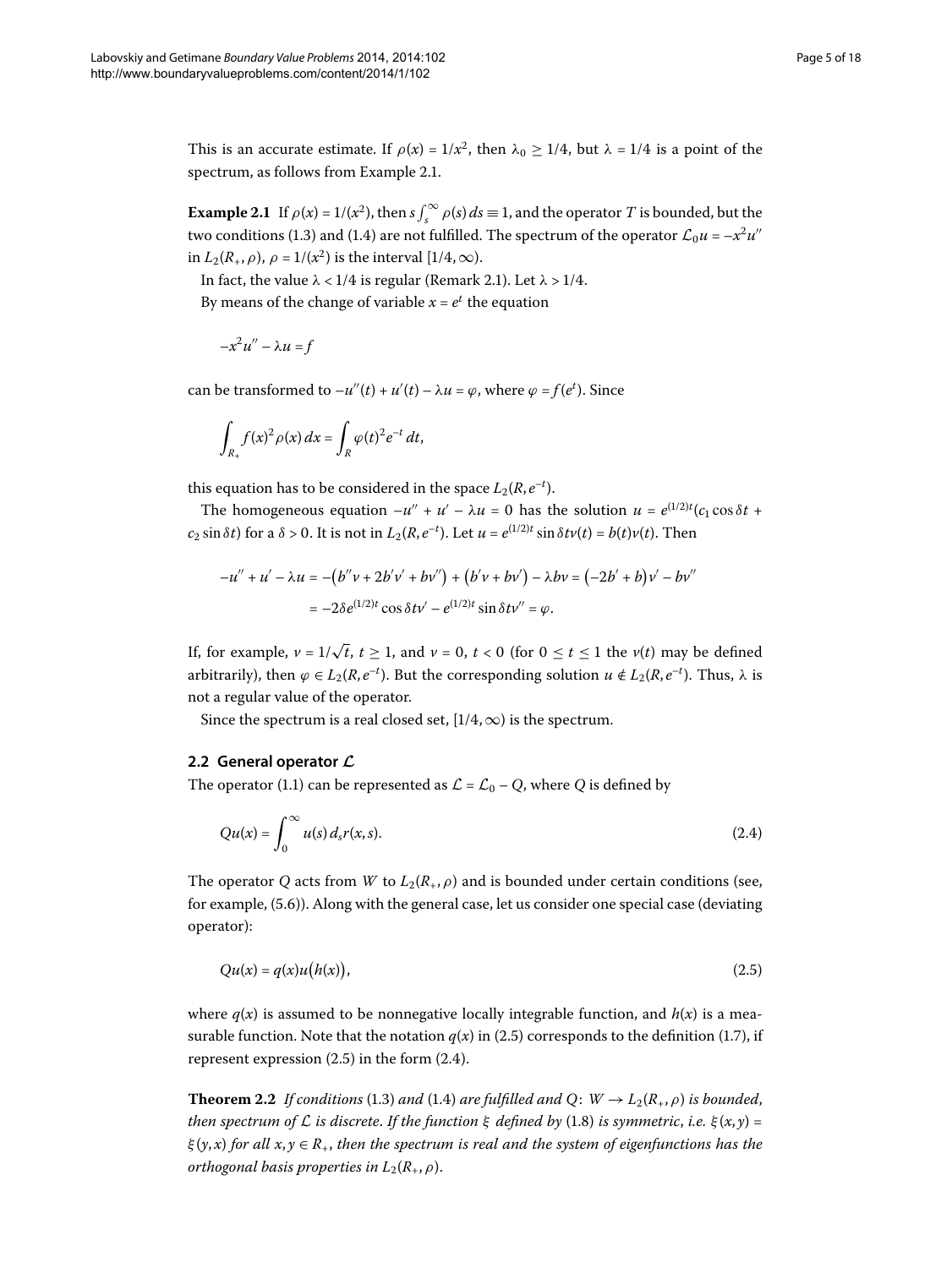*Proof* Conditions (1.3) and (1.4) are sufficient conditions of compactness of the operator T (Lemma 4.7). The symmetry condition of  $\xi(x, y)$  allows one to show the identity (*Qu*, *Tv*) =  $(Qv, Tu)$  (see Section 5). Now we can refer to Theorem A.3.

Using the estimate (5.6) from Theorem [A.](#page-15-0)3 we have the first main result.

**Theorem 2.3** Suppose (1.3) and (1.4) hold and

<span id="page-5-0"></span>
$$
\sup_{s} s \int_{0}^{\infty} \rho(x) q(x) (q(x) - r(x, s)) dx < \infty.
$$
 (2.6)

*Then the spectral problem*

$$
-\frac{1}{\rho}u''(x) - \int_0^\infty u(s) d_s r(x, s) = \lambda u, \quad x \in (0, \infty),
$$
  

$$
u(0) = u'(\infty) = 0
$$

*has a dis[c](#page-17-5)rete spectrum. If*  $\xi(x, y) = \xi(y, x)$ , *c the spectrum is real, and the system of eigenfunctions has orthogonal basis properties in the spaces W and*  $L_2(R_+,\rho)$ *.* 

**Remark 2.2** The spectrum is not real in general, because of the non-symmetry of the function  $\xi(x, y)$ .

The obtained estimate works well in the case of one deviation, if  $Q$  is defined by  $(2.5)$ . From  $(2.6)$  we have the following.

**Corollary 2.1** Suppose (1.3) and (1.4) hold and

$$
\sup_{s} \left( s \int_{h(x) \ge s} \rho(x) q(x)^2 dx \right) < \infty. \tag{2.7}
$$

*Then the spectral problem*

$$
-\frac{1}{\rho}u''(x) - q(x)u(h(x)) = \lambda u, \quad x \in (0, \infty),
$$
  

$$
u(0) = u'(\infty) = 0
$$

*has a discrete spectrum*.

**Example 2.2** If  $Qu(x) = q(x)u(x)$  the operator  $\mathcal L$  has the representation

<span id="page-5-1"></span>
$$
\mathcal{L}u=-\frac{1}{\rho(x)}u''-q(x)u.
$$

If  $(1.3)$  $(1.3)$  $(1.3)$  and  $(1.4)$  are satisfied and

$$
\sup_{s} s \int_{s}^{\infty} \rho q^2 dx < \infty,
$$
\n(2.8)

then the operator  $\mathcal L$  has discrete spectrum. In this case (2.6) has the form (2.8). It follows also from (5[.](#page-5-1)4). Note that the inequality (2.8) is satisfied, if  $q(x)$  is bounded.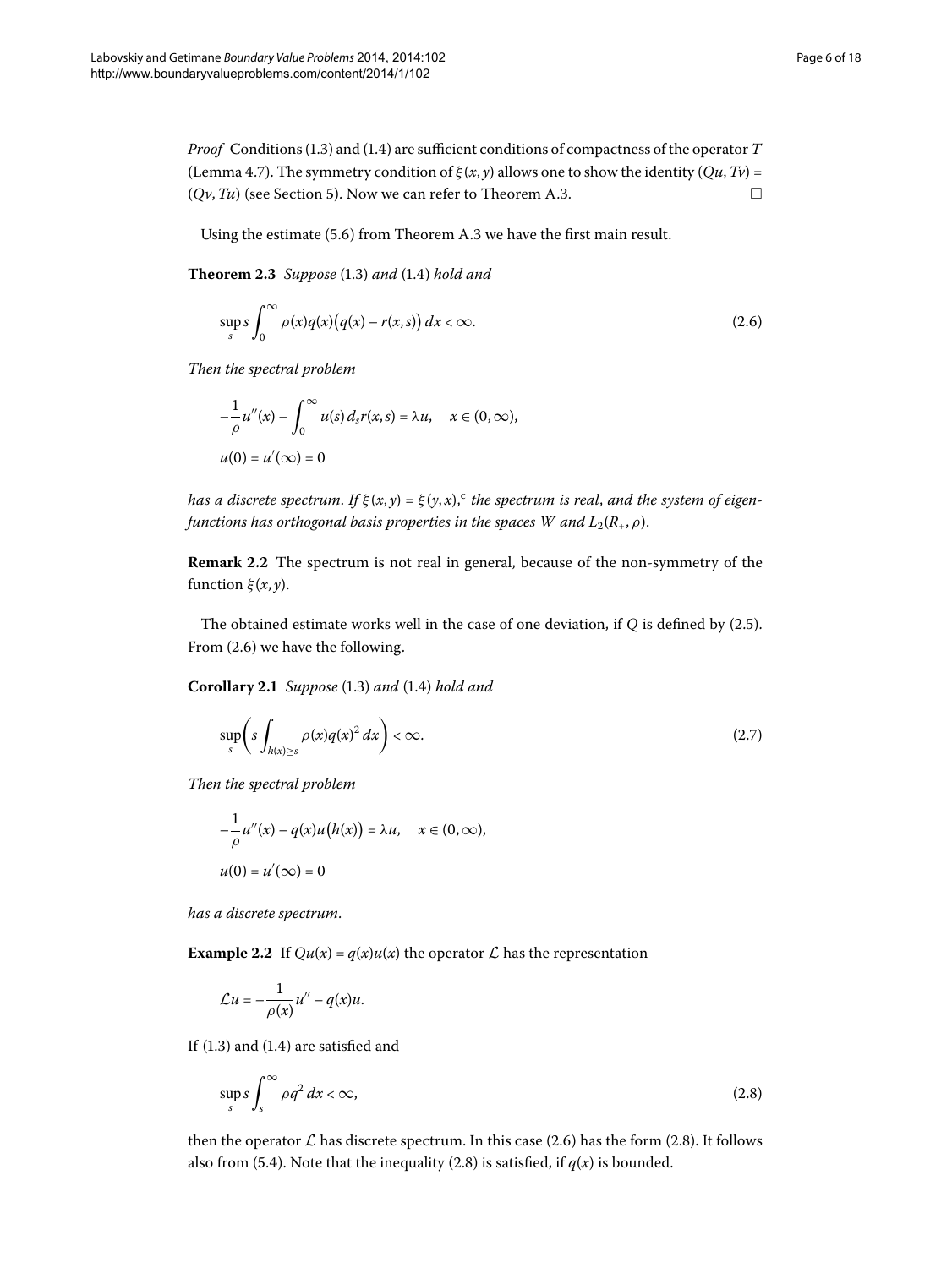#### <span id="page-6-3"></span>**3 Positive solvability**

Suppose *Q*:  $W \rightarrow L_2(R_*, \rho)$  is bounded. By the substitution  $u = T^*z$  the equation  $\mathcal{L}u = f$ is reduced to the equation

<span id="page-6-0"></span>
$$
z - Kz = f,\tag{3.1}
$$

where  $K = QT^*$  is an integral operator with nonnegative kernel,

$$
K(x,t)=\int_0^\infty G_0(s,t)\,d_s r(x,s).
$$

<span id="page-6-2"></span>Thus, if spectral radius of *K* is less than unit ( $\rho(K) < 1$ ), then (3.1) is uniquely resolvable and

$$
f\geq 0\rightarrow z\geq 0.
$$

<span id="page-6-1"></span>Since<sup>d</sup>  $z = (I - K)^{-1}f$  and  $u = G_0z$ , the operator  $G = G_0(I - K)^{-1}$  is positive, and  $G(x, s) \ge 0$ . Thus:

**Theorem 3.1** *Suppose Q is bounded and*  $\rho(K) < 1$ *. Then the boundary value problem* (1[.](#page-2-1)13), (1.14) *is uniquely resolvable for any*  $f \in L_2(R_+, \rho)$  *and the Green's operator G is positive*.

**Remark 3.1** Since  $\rho(K) \le ||K|| = ||T^*Q|| \le ||T^*|| ||Q|| = ||T|| ||Q||$  the condition  $||T|| ||Q|| < 1$ is sufficient for positivity of the Green's operator *G*.

The second main result is presented in the following statement.

**Theorem 3.2** If

$$
\sup_{s}\left(s\int_{s}^{\infty}\rho\,dx\right)\sup_{s}\left(s\int_{s}^{\infty}\rho(x)q(x)\big(q(x)-r(x,s)\big)\,dx\right)<\frac{1}{16},
$$

*then the boundary value problem* (1[.](#page-2-0)13), (1.14) *is positively solvable* (*see Definition* 1.1).

*Proof* See Remark 3[.](#page-8-3)1 to Theorem 3.1 and the estimates  $(4.2)$  and  $(5.6)$ .

Consider the following particular case.

**Corollary .** *The equation*

$$
-\frac{1}{\rho}u''(x) - q(x)u(h(x)) = f
$$

 $(q \ge 0)$  has a positive solution in W for any  $f \in L_2(R_+, \rho), f \ge 0, f \ne 0$ , if

$$
\sup_s\left(s\int_s^\infty \rho\ dx\right)\sup_s\left(s\int_{h(x)\geq s}\rho(x)q(x)^2\ dx\right)<\frac{1}{16}.
$$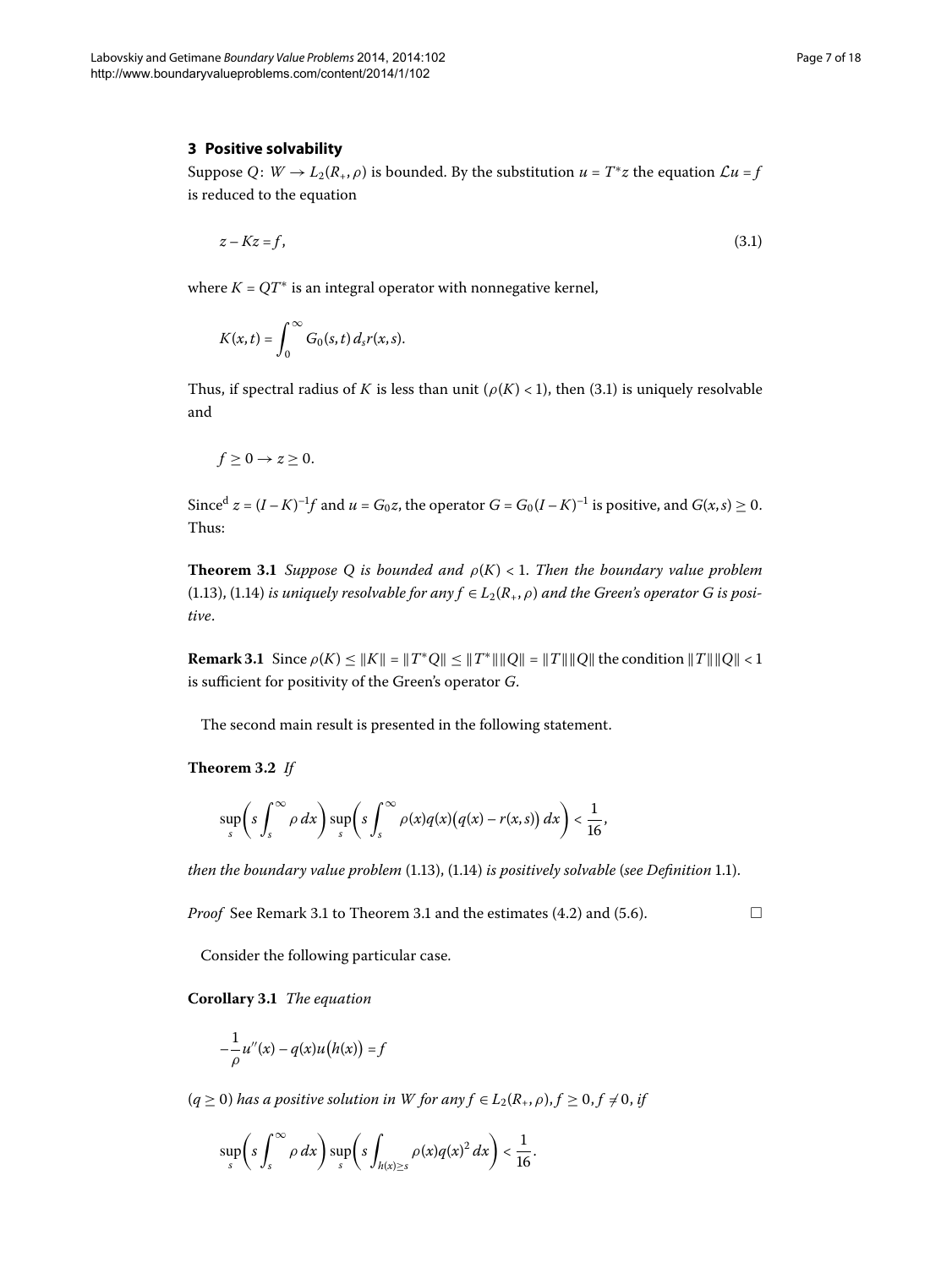The following particular case shows that in this estimate the inequality sign < cannot be replaced by  $\leq$ .

**Example 3[.](#page-6-2)1** From Theorem 3.1 and (5.4) it follows that the equation

$$
-\frac{1}{\rho(x)}u''-q(x)u=f
$$

 $(q(x) \ge 0)$  is uniquely resolvable for  $f \in L_2(R_+, \rho)$  in W and has positive solution for  $f \ge 0$ , if

$$
\sup_{s} \left( s \int_{s}^{\infty} \rho q^{2} dx \right) \cdot \sup_{s} \left( s \int_{s}^{\infty} \rho(x) dx \right) < \frac{1}{16}.
$$

In particular, if  $q(x) \leq \text{const} = q$ , and  $\rho(x) = 1/x^2$ ,  $||T^*Q|| \leq 16q^2$ . Thus, if  $4q < 1$ , the equation  $-x^2u'' - q(x)u = f$  has unique positive solution for any  $f \in L_2(R_+, \rho), f \ge 0, f \ne 0$ .

But if  $q(x) = \text{const} = 1/4$ , the equation  $-x^2u'' - (1/4)u = f$  may not have a solution for some  $f$  (this was considered in Example 2.1).

In concluding this section consider one useful assertion. Let

$$
\langle u, v \rangle = \int_{R_+} u'v' dx - \int_{R_+ \times R_+} u(s)v(x) d\xi \tag{3.2}
$$

and

$$
Q(u, v) = \int_{R_+ \times R_+} u(s)v(x) \, d\xi. \tag{3.3}
$$

Note that  $Q(u, v) = (Qu, Tv)$  (see the equality (5.2)).

Let  $\lambda_0$  be the greatest lower bound of spectrum of the operator  $\mathcal{L}$ . Then by (A.10)

$$
\lambda_0 = \inf_{u \neq 0} \frac{\langle u, u \rangle}{(Tu, Tu)}.
$$

From Theorem [A.](#page-16-2)5 follows the following.

<span id="page-7-1"></span>**Theorem 3[.](#page-1-0)3** *Suppose conditions* (1.3) *and* (1.4) *hold*. *Then*  $\lambda_0$  *is the smallest eigenvalue* of the problem  $\mathcal{L}u = \lambda u$ ,  $u(0) = u'(+\infty) = 0$ , and the following statements are equivalent:

- 1.  $\langle u, u \rangle$  *is positive definite,*
- 2.  $\lambda_0 > 0$ ,
- 3.  $\rho(OT^*) < 1$ .

<span id="page-7-0"></span>**Remark 3.2** We do not suppose that  $\lambda_0$  > – $\infty$  (but if  $\rho(QT^*)$  < 1 it is so).

#### **4 Auxiliaries propositions**

Recall that in all assertions below condition  $(1.5)$  is assumed to be fulfilled.

Lemma 4.1 W is a Hilbert space.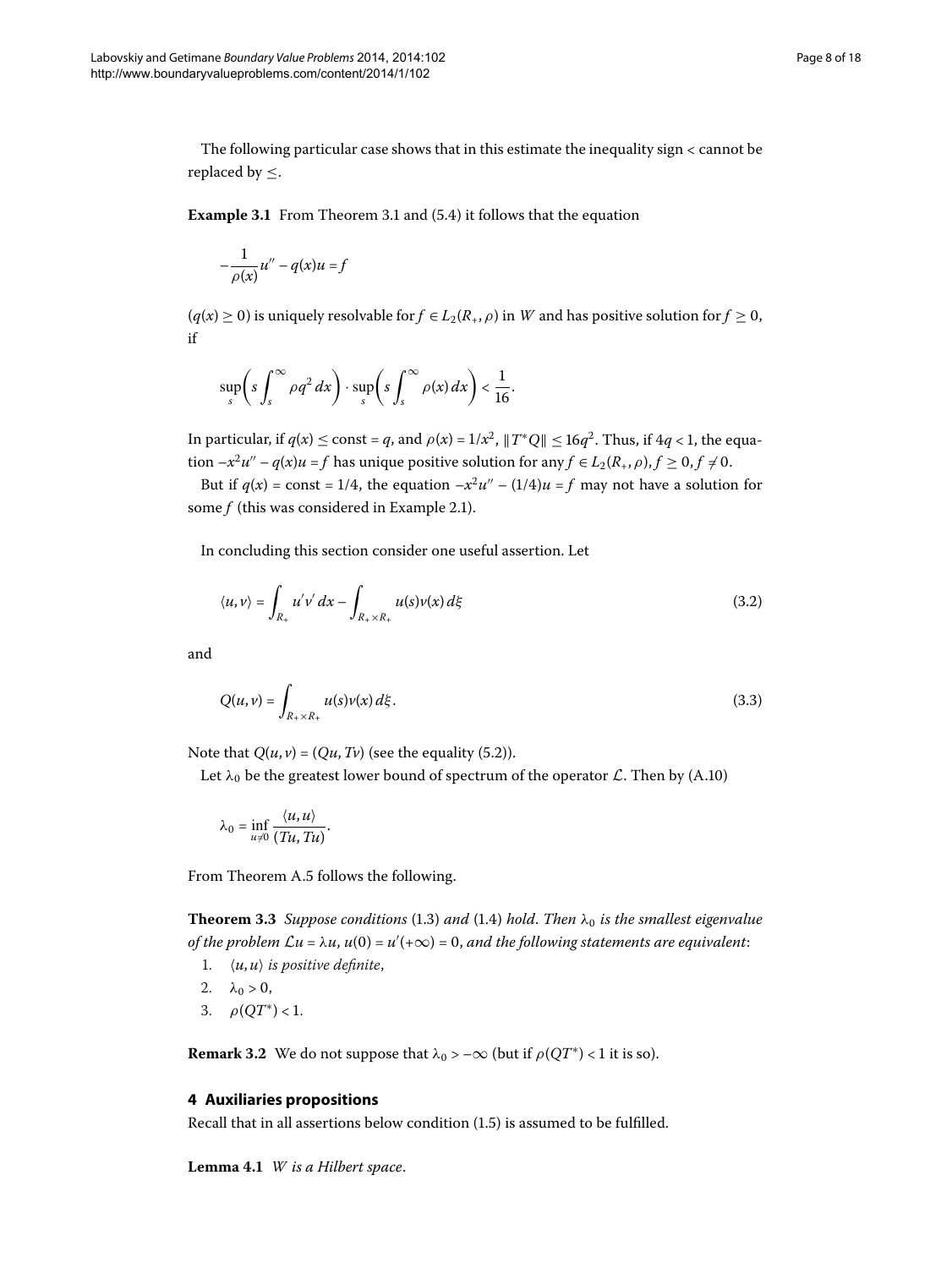*Proof* The relation  $u(x) = \int_0^x z(s) ds$  establishes a bijection between *W* and the Hilbert space  $L_2(R_+)$ .  $\Box$ 

**Lemma 4.2** The value  $A_u = \int_{R_+} \frac{|u(s)u'(s)|}{s} ds$  satisfies the inequality

<span id="page-8-4"></span>
$$
A_u \le 2[u, u]. \tag{4.1}
$$

*Proof* This follows from the inequalities

$$
A_{u}^{2} \leq \int_{R_{+}} \frac{u^{2}}{s^{2}} ds \int_{R_{+}} (u')^{2} ds = 2 \int_{R_{+}} \frac{ds}{s^{2}} \int_{0}^{s} u(t)u'(t) dt [u, u]
$$
  
= 
$$
2 \int_{R_{+}} \frac{u(t)u'(t)}{t} dt [u, u] \leq 2A_{u} \cdot [u, u].
$$

<span id="page-8-5"></span>**Remark 4.1** The estimate (4.1) is accurate, since if  $u = s^{1/2-\epsilon}$ ,  $s \ge 1$ , and  $u = s^{1/2+\epsilon}$ ,  $s \ge 1$ , then

$$
\frac{2}{1+2\varepsilon}\leq \frac{A_u}{[u,u]}.
$$

<span id="page-8-0"></span>**Remark 4.2** If  $u(s) \ge 0$ ,  $u'(s) \ge 0$ ,  $u''(s) \le 0$ , then

<span id="page-8-3"></span>
$$
A_u \geq 0.5[u, u].
$$

In fact, denote  $B_u = \int_{R_+}$  $\frac{u^2}{s^2}$  *ds*. Then  $B_u = 2A_u$ . Since  $u(s) = \int_0^s u'(t) dt \ge su'(s)$ ,  $B_u \ge$  $\int_{R_+} u'(s)^2 ds = [u, u].$ 

**Lemma 4.3** Suppose (1.5) holds. Then  $T(W) \subset L_2(R_+, \rho)$ , the operator  $T: W \to L_2(R_+, \rho)$ *is bounded*, *and the norm of T satisfies the estimate*

$$
||T||^2 \le 4 \sup_{s \in R_+} \left( s \int_s^\infty \rho(x) \, dx \right). \tag{4.2}
$$

*Proof* Since  $(Tu, Tu) = \int_{R_+} u^2 \rho \, dx = 2 \int_{R_+} \rho(x) \, dx \int_0^x u(s) u'(s) \, ds$ , we can estimate

<span id="page-8-2"></span>
$$
(Tu, Tu) \leq 2 \int_{R_+} \rho(x) dx \int_0^x \left| u(s) u'(s) \right| ds = 2 \int_{R_+} \frac{|u(s) u'(s)|}{s} s \int_s^\infty \rho(x) dx ds.
$$

<span id="page-8-1"></span>From this and  $(4.1)$  $(4.1)$  $(4.1)$ 

$$
(Tu, Tu) \le 4 \sup_{s \in R_+} \left( s \int_s^{\infty} \rho(x) dx \right) [u, u]. \tag{4.3}
$$

**Remark 4.3** If  $\lim_{s\to\infty} \Phi(s) = \infty$  (see (1.6)), then  $T(W) \not\subset L_2(R_+, \rho)$ . In fact, if  $u(s)u'(s) \ge 0$ , then  $(Tu, Tu) = 2 \int_{R_+} \frac{u(s)u'(s)}{s} \Phi(s) ds$ . It is possible to find a nonincreasing function  $\psi(s)$  such that

$$
\int_{R_+} \frac{\psi(s)}{s} ds < \infty, \quad \text{but } \int_{R_+} \frac{\psi(s)}{s} \Phi(s) ds = \infty.
$$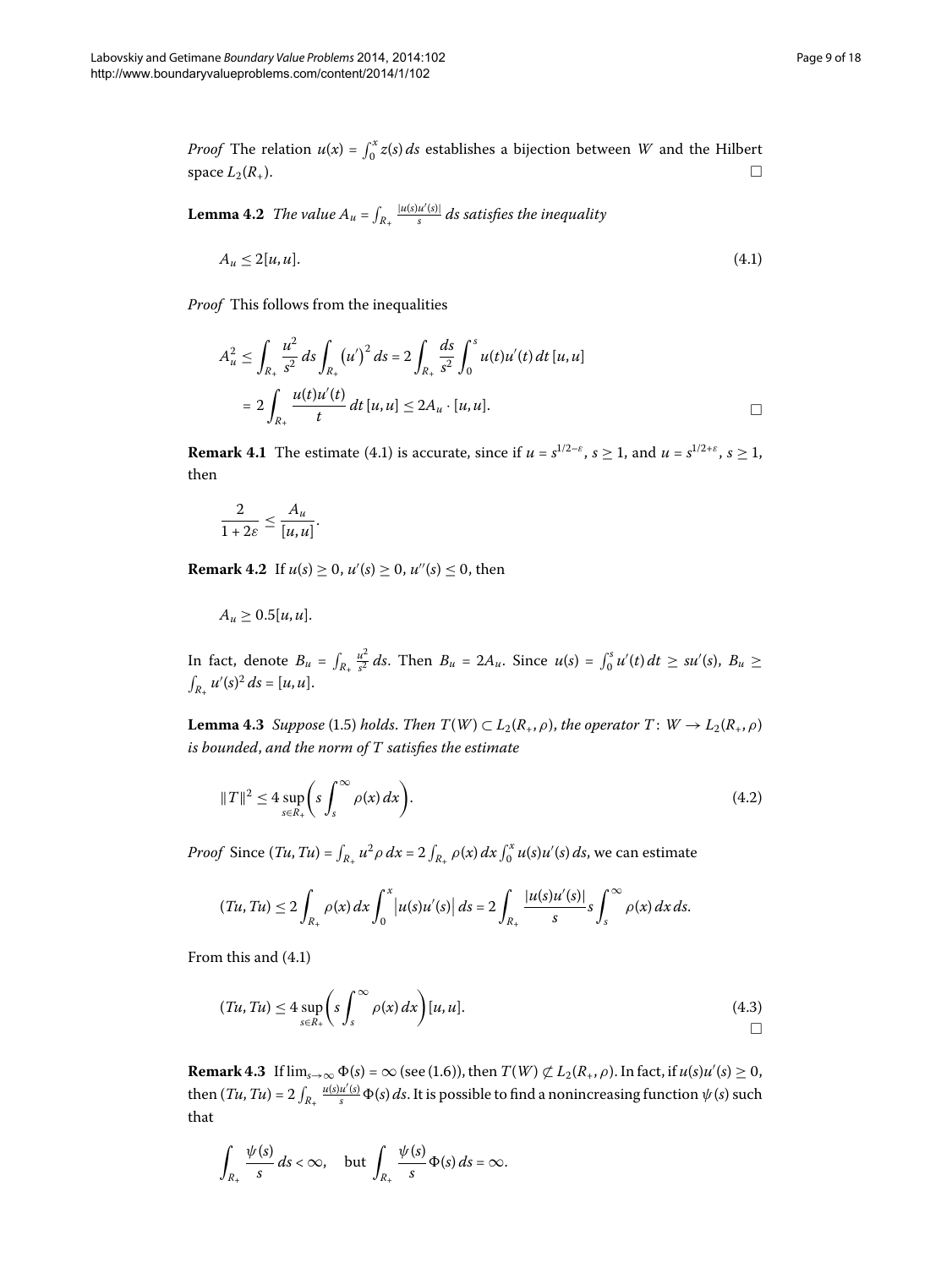Now find *u* such that  $u(s)u'(s) = \psi(s)$ :  $u(s)^2 = 2 \int_0^s \psi(t) dt$ . Since  $u \ge 0$ ,  $u'(s) \ge 0$ , and  $u'$  is nonincreasing, by Remark 4.2,  $[u, u] \le 2A_u = \int_{R_+} \frac{\psi(s)}{s} ds < \infty$ . But  $(Tu, Tu) = \infty$ .

<span id="page-9-1"></span>**Lemma 4.4** *The image T(W) is dense in*  $L_2(R_+,\rho)$ .

*Proof* The proof is left to the reader.

<span id="page-9-0"></span>The following theorem  $[5, p.318]$  $[5, p.318]$  can be used to show compactness.

<span id="page-9-2"></span>**Theorem .** (Gelfand) *A set E from a separable Banach space X is relatively compact if and only if for any sequence of linear continuous functionals that converge to zero at each point*

$$
f_n(x) \to 0, \quad \forall x \in X,\tag{4.4}
$$

*the convergence* (4.4) *would be uniform on the E.* 

**Lemma 4.5** *Suppose* (1.3) *holds*. *If*  $f_n \in L_2(R_+, \rho)$  *is bounded*, *then* 

$$
\lim_{N \to \infty} \int_{N}^{\infty} f_n(x) u(x) \rho(x) dx = 0
$$

*uniformly on the set*  $\{(u, n): ||u|| \leq 1, n \in \{1, 2, ...\} \}.$ 

*Proof* Since

$$
\left(\int_N^{\infty} f_n(x)u(x)\rho(x)\,dx\right)^2 \leq \int_N^{\infty} f_n(x)^2\rho(x)\,dx\int_N^{\infty} u(x)^2\rho(x)\,dx
$$

it is sufficient to show that

$$
\int_N^{\infty} u(x)^2 \rho(x) dx \to 0
$$

uniformly on  $||u|| \leq 1$ . We have

$$
\int_N^{\infty} u^2 \rho \, dx = \int_N^{\infty} \rho \, dx \bigg( u(N)^2 + 2 \int_N^x u(s) u'(s) \, ds \bigg).
$$

The first term tends to zero because of the inequality

$$
u(N)^{2} = \left(\int_{0}^{N} u'(s) ds\right)^{2} \le \int_{0}^{N} u'(s)^{2} ds \cdot \int_{0}^{N} 1 ds \le N
$$

and  $(1.3)$ . The second term is equal to

$$
2\int_N^{\infty} \rho \, dx \int_N^x u(s) u'(s) \, ds = 2 \int_N^{\infty} \frac{u(s) u'(s)}{s} \left( s \int_s^{\infty} \rho \, dx \right) ds.
$$

This tends to zero because of  $(4.1)$  $(4.1)$  $(4.1)$  and  $(1.3)$ .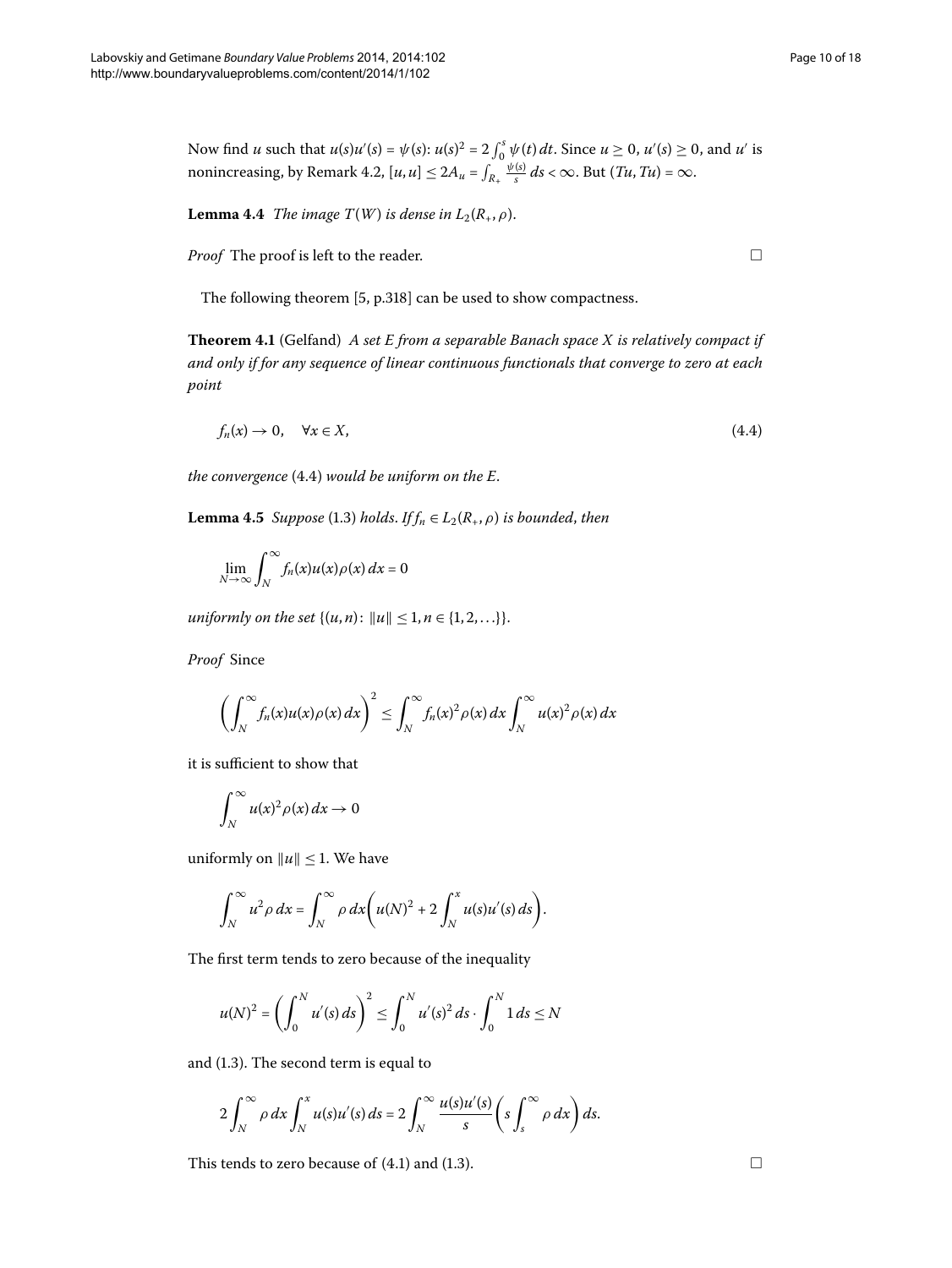<span id="page-10-1"></span>**Lemma 4.6** *Suppose* (1.4) *holds*. *If*<sub> $n$ </sub>  $\in$  *L*<sub>2</sub>( $R$ <sub>+</sub>,  $\rho$ ) *is bounded*, *then* 

$$
\lim_{a \to 0} \int_0^a f_n(x) u(x) \rho(x) \, dx = 0
$$

*uniformly on the set*  $\{(u, n): ||u|| < 1, n \in \{1, 2, ...\} \}.$ 

*Proof* Since

$$
\left(\int_0^a f_n(x)u(x)\rho(x)\,dx\right)^2 \le \int_0^a f_n(x)^2\rho(x)\,dx \int_0^a u(x)^2\rho(x)\,dx
$$
  

$$
\le C \int_0^a u(x)^2\rho(x)\,dx
$$

it is sufficient to show that

$$
\int_0^a u(x)^2 \rho(x) \, dx \to 0
$$

<span id="page-10-0"></span>when  $a \to 0$  uniformly on  $||u|| \le 1$ . We have

$$
\int_0^a u^2 \rho \, dx = \int_0^a \left( 2 \int_0^x u(s) u'(s) \, ds \right) \rho \, dx = 2 \int_0^a \frac{u(s) u'(s)}{s} \left( s \int_s^a \rho(x) \, dx \right) ds.
$$

Now we refer to  $(1.4)$  and  $(4.1)$ .

**Lemma 4[.](#page-1-1)7** If (1.3) and (1.4) hold, then  $T$  is compact.

*Proof* Let  $\Omega$  = {*Tu*:  $||u|| \le 1$ }. We use the criterium of compactness of Gelfand (see The-orem 4[.](#page-9-1)1). Let  $f_n \in L_2(R_+,\rho)$  be a sequence of functionals such that  $f_n(z) \to 0$  for any  $z \in L_2(R_+, \rho)$ . We have to show that  $f_n(Tu) \to 0$  uniformly for  $||u|| \leq 1$ .

Let  $\varepsilon > 0$ [.](#page-9-2) Using Lemma 4.5 choose *N* such that

$$
\left|\int_N^\infty f_n(x)u(x)\rho(x)\,dx\right|<\varepsilon/4
$$

for all *n* and for all  $||u|| \le 1$ . The same we can do with  $\int_0^a f_n(x)u(x)\rho(x) dx$  for sufficiently small  $a > 0$ [.](#page-10-1) For this aim we can use Lemma 4.6.

Now we only have to show that  $\int_a^N f_n(x)u(x)\rho(x) dx \to 0$  uniformly on the set  $||u|| \leq 1$ . Since

$$
\left(\int_{a}^{N} f_n(x)u(x)\rho(x) dx\right)^2 = \left(\int_{a}^{N} f_n(x)\left(\int_{a}^{x} u'(s) ds\right)\rho(x) dx\right)^2
$$

$$
= \left(\int_{a}^{N} u'(s) ds \int_{s}^{N} f_n(x)\rho(x) dx\right)^2
$$

$$
\leq \int_{a}^{N} u'(s)^2 ds \int_{a}^{N} \varphi_n(s)^2 ds
$$

$$
\leq \int_{a}^{N} \varphi_n(s)^2 ds,
$$

 $\Box$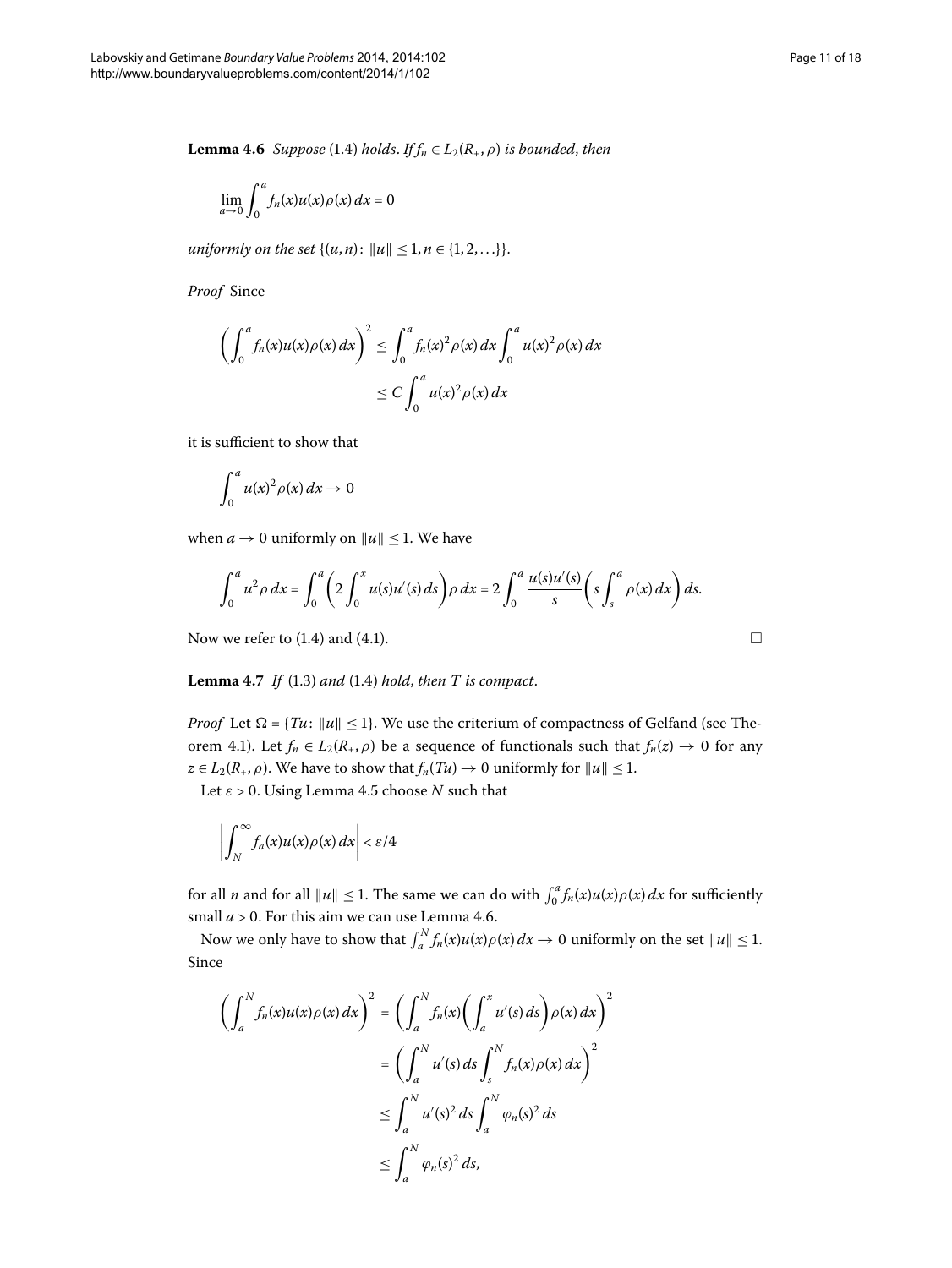where  $\varphi_n(s) = \int_s^N f_n(x) \rho(x) dx$ , it suffices to show that  $\int_a^N \varphi_n(s)^2 ds \to 0$ . We show that  $\varphi_n(s) \to 0$  uniformly for  $s \in [a, N]$ . Let

$$
z_s(x) = \begin{cases} 1 & \text{if } x \in [s, N], \\ 0 & \text{if } x \notin [s, N]. \end{cases}
$$

<span id="page-11-0"></span>Then  $\varphi_n(s) = f_n(z_s)$ [.](#page-9-1) The set  $\{z_s : s \in [a, N]\}$  is compact. Thus by Theorem 4.1 of Gelfand *f<sub>n</sub>*(*z<sub>s</sub>*) converges to zero uniformly for these *s*. So,  $\varphi_n(s) \to 0$  uniformly for  $s \in [a, N]$ , and  $f_n(Tu) \to 0$  uniformly for  $||u|| \le 1$ .

**Remark 4.4** It seems that condition (1.4) is necessary for compactness of *T*.

**Lemma 4.8** *Equation* (2.1) *is equivalent to problem* (2.2).

*Proof* Denote  $h' = -f \rho$ [.](#page-3-1) From (2.1) it follows that

<span id="page-11-3"></span>
$$
\int_0^\infty u'v' dx = -\int_0^\infty h'v dx = -vh|_0^\infty + \int_0^\infty hv' dx \tag{4.5}
$$

<span id="page-11-1"></span>(if we choose *v* such that the corresponding limits exist). If  $v = 0$  for  $x \notin [a, b] \subset (0, \infty)$ , then  $\int_a^b u'v' dx = \int_a^b hv' dx$ . From this  $u' = h + \text{const}$  on [*a*, *b*]. Since the segment [*a*, *b*] is arbitrary, the relation  $u' = h + \text{const}$  is fulfilled on the whole semiaxis  $(0, \infty)$ . So,  $u'' = h' =$  $-\rho f$ . By the first equality in (4.5)

$$
\int_0^{\infty} u'v' dx = - \int_0^{\infty} u''v dx = -u'v|_0^{\infty} + \int_0^{\infty} u'v' dx.
$$

Now,  $u'v|_{x=\infty} = u'v|_{x=0} = 0$ . Choosing  $v$  such that  $v(\infty) \ge C > 0$ , we obtain  $u'(\infty) = 0$ .

#### <span id="page-11-4"></span>**5 Operator** *Q***. Symmetry and estimates of the norm**

Here we consider the operator  $Q$  defined by  $(2.4)$  $(2.4)$  $(2.4)$ .

#### **5.1 Symmetry of the form (***Qu***,** *Tv***)**

Under the assumptions imposed on the functions  $r(x, s)$  and  $\xi(x, y)$  in Section 1[.](#page-1-6)2, from Lemma [B.](#page-16-3)1 (in Appendix 2) we obtain the following statement.

Lemma 5.1

$$
\int_{R_+ \times R_+} f(x, y) \, d\xi = \int_{R_+} dx \rho(x) \int_{R_+} f(x, y) \, d_y r(x, y). \tag{5.1}
$$

In this case  $X = Y = R_+$ ,  $\mu(e) = \int_e \rho(x) dx$ ,  $K(x, dy) = r(x, dy) = d_y r(x, y)$ . Using Lemma 5[.](#page-11-4)1 the form

<span id="page-11-2"></span>
$$
(Qu, Tv) = \int_{R_+} dx \, v(x) \rho(x) \int_{R_+} u(s) \, d_s r(x, s)
$$

can be represented in the symmetrical form

$$
(Qu, Tv) = \int_{R_+ \times R_+} u(s)v(x) \, d\xi. \tag{5.2}
$$

Hence, this form is symmetric if the function  $\xi(x, y)$  is symmetric:  $\xi(x, s) = \xi(s, x)$ .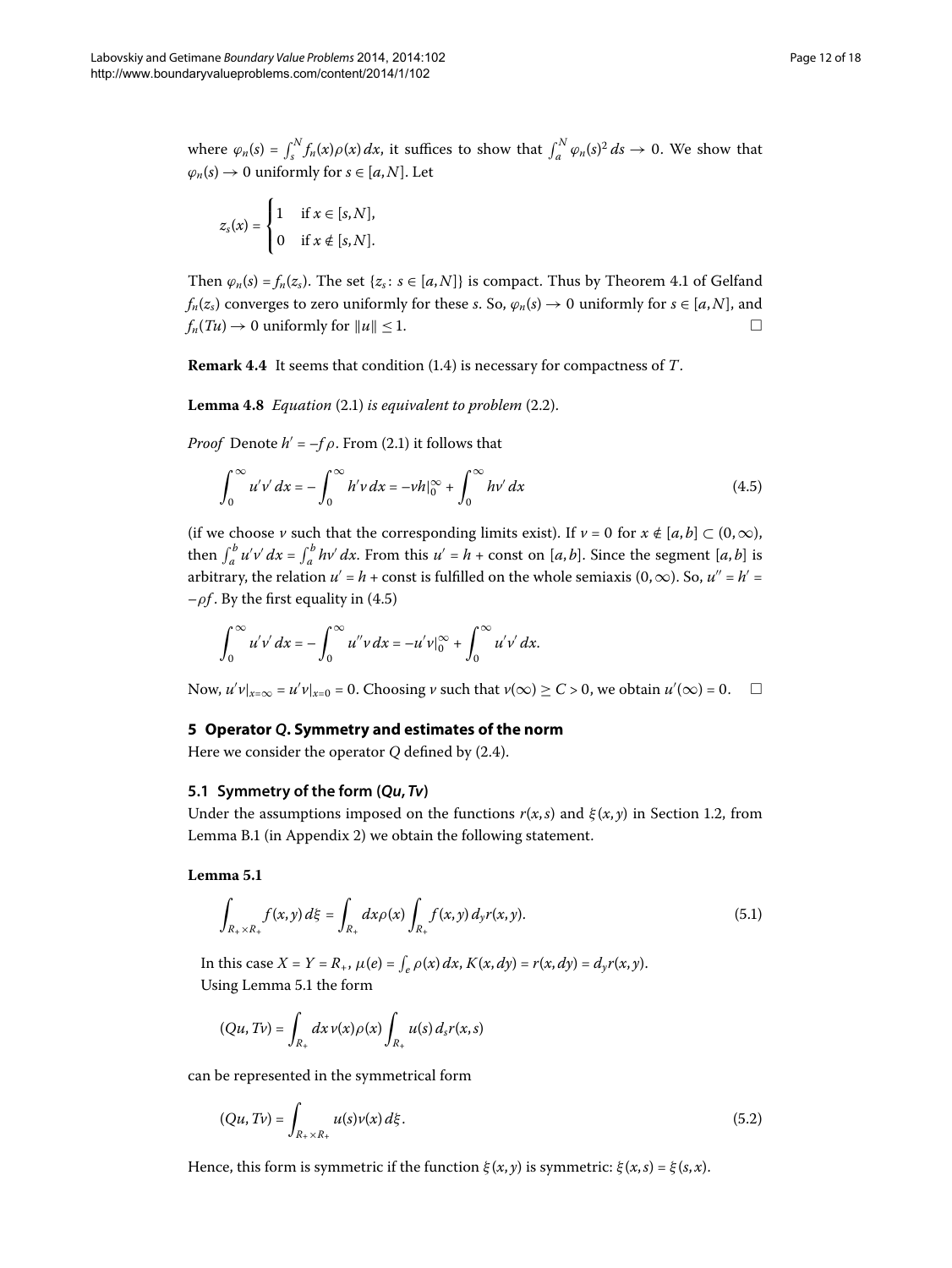#### **5.2 Unique deviation**

Consider first the special case when the operator *Q* is defined by (2.5), *i.e.*  $Qu(x)$  =  $q(x)u(h(x))$ . Using (4.1) we have

<span id="page-12-1"></span>
$$
(Qu, Qu) = \int_0^\infty \rho(x)q(x)^2 u(h(x))^2 dx = \int_0^\infty dx \,\rho q^2 2 \int_0^{h(x)} u(s)u'(s) ds dx
$$
  
= 
$$
2 \int_0^\infty \frac{u(s)u'(s)}{s} \left( s \int_{h(x)\geq s} \rho(x)q(x)^2 dx \right) ds
$$
  

$$
\leq 4[u, u] \sup_s s \int_{h(x)\geq s} \rho(x)q(x)^2 dx.
$$

From this follows the estimate of  $||Q||$ :

<span id="page-12-0"></span>
$$
\|Q\|^2 \le 4 \sup_s \biggl( s \int_{h(x)\ge s} \rho(x) q(x)^2 dx \biggr). \tag{5.3}
$$

In particular, when  $Qu(x) = q(x)u(x)$ ,

$$
||Q||^2 \le 4 \sup_s s \int_s^\infty \rho q^2 dx. \tag{5.4}
$$

# **5.3 General operator** *Q*

Here we consider the general case of the operator  $Q$  defined by (2.4), *i.e.*  $Qu(x) =$  $\int_0^\infty u(t) d_t r(x,t)$ . Suppose that the function  $\xi(x,y) = \rho(x) \int_0^x r(s,y) ds$  (see (1.8)) is absolutely continuous in *y*, and  $\xi(x, y) = \int_0^y p(x, t) dt$ . Then  $p(x, t)$  does not decrease in *x*. In this case

$$
\begin{aligned} \left(Qu(x)\right)^2 &= \int_{R_+} u(t) \, d_t r(x,t) \int_{R_+} u(\tau) \, d_\tau r(x,\tau) = \iint_{R_+ \times R_+} u(t) u(\tau) \, d_t r(x,t) \, d_\tau r(x,\tau) \\ &\leq \frac{1}{2} \iint_{R_+ \times R_+} \left(u(t)^2 + u(\tau)^2\right) d_t r(x,t) \, d_\tau r(x,\tau) = \int_{R_+} u(t)^2 \, d_t r(x,t) \, q(x), \end{aligned}
$$

where  $q(x)$  is defined by (1[.](#page-11-4)7). Using Lemma 5.1, we obtain

$$
||Qu||2 = \int_{R_{+}} dx \,\rho(x) (Qu(x))^{2} \leq \int_{R_{+}} dx \,\rho(x) q(x) \int_{R_{+}} u(t)^{2} d_{t} r(x, t)
$$
  
= 
$$
\int_{R_{+} \times R_{+}} q(x) u(t)^{2} d\xi = \int_{R_{+}} dt \, u(t)^{2} \int_{R_{+}} q(x) d_{x} p(x, t)
$$
  

$$
\leq 4[u, u] \sup_{s} s \int_{s}^{\infty} dt \int_{R_{+}} q(x) d_{x} p(x, t).
$$

The latter step can be done in the same manner as in the relation  $(5.4)$ . From this

$$
||Q||^{2} \leq 4 \sup_{s} s \int_{s}^{\infty} dt \int_{R_{+}} q(x) d_{x} p(x, t).
$$
 (5.5)

Since

$$
\int_s^{\infty} dt \int_{R_+} q(x) d_x p(x,t) = \int_{R_+} dx \, \rho(x) q(x) \int_s^{\infty} d_t r(x,t),
$$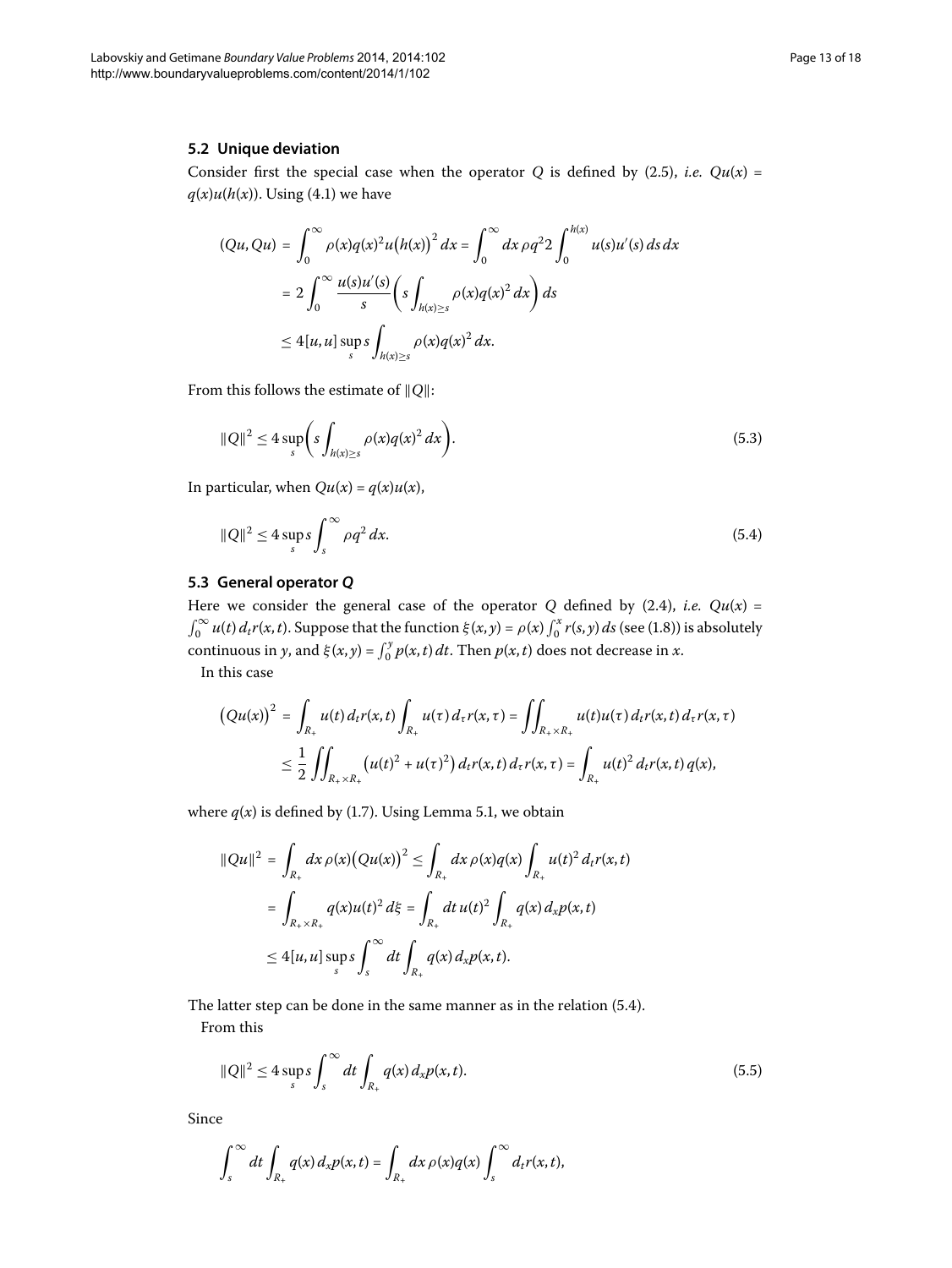it may be presented in the form

<span id="page-13-3"></span>
$$
||Q||^2 \le 4 \sup_{s} s \int_{R_+} \rho(x) q(x) (q(x) - r(x, s)) dx.
$$
 (5.6)

This estimate only works well if for all  $x$  deviation is *concentrated* around the point  $h(x)$ . For example, if  $r(x, s) = q(x)r_1(s - h(x))$ ,  $r_1(+\infty) = 1$ ,  $r_1(-\infty) = 0$  then

$$
||Q||^2 \le 4 \sup_{s} s \int_{R_+} \rho(x) q(x)^2 (1 - r_1(s - h(x))) dx.
$$

<span id="page-13-2"></span>This estimate coincides with (5.3), if  $r_1(t) = \begin{cases} 0 & \text{if } t \leq 0, \\ 1 & \text{if } t > 0. \end{cases}$ In this case

$$
\int_{R_+} u(s) d_s r(x,s) = q(x) u(h(x)).
$$

#### **Appendix 1: Abstract scheme**

We do not use general spectral theory (see, for example,  $[6, 7]$ ). But the scheme below is close to the scheme in [\[](#page-17-9)7, Chapter 10] except for using a different notation. We find also convenient explicit use of the *embedding T* from *W* to *H* (see below). This scheme was used also in  $[2-4]$  $[2-4]$ .

#### **A.1 Positive form**

Let *W* and *H* be Hilbert spaces with inner product  $[u, v]$  and  $(f, g)$ , respectively. Let *T* :  $W \rightarrow H$  be a linear bounded operator. The equation

<span id="page-13-4"></span>
$$
[u, v] = (f, Tv), \quad \forall v \in W,
$$
\n
$$
(A.1)
$$

<span id="page-13-1"></span>has the unique solution  $u = T^*f$  for any  $f \in H$ , where  $T^*$  is adjoint operator. Let  $D_{\mathcal{L}} =$ *T*∗(*H*).

Assume that

- 1. the image  $T(W)$  of the operator  $T$  is dense in  $H$ ,
- 2. dim ker  $T = 0$ .

**Lemma A.1** If the image  $T(W)$  of the operator T is dense in H, then  $T^*$  is an injection.

*Proof* Suppose  $T^*f = 0$  for a  $f \in H$ . Then for any  $g \in T(W)$ 

<span id="page-13-0"></span> $(f, g) = (f, Tu) = [T^*f, u] = 0.$ 

Since  $T(W)$  is dense in *H*, the *f* = 0.

**Corollary A.1** (Euler equation) *The operator*  $T^*$  *has an inverse*  $\mathcal L$  *defined on the set*  $D_{\mathcal L}$ . *Equation* [\(A.](#page-13-4)) *is equivalent to*

$$
\mathcal{L}u = f. \tag{A.2}
$$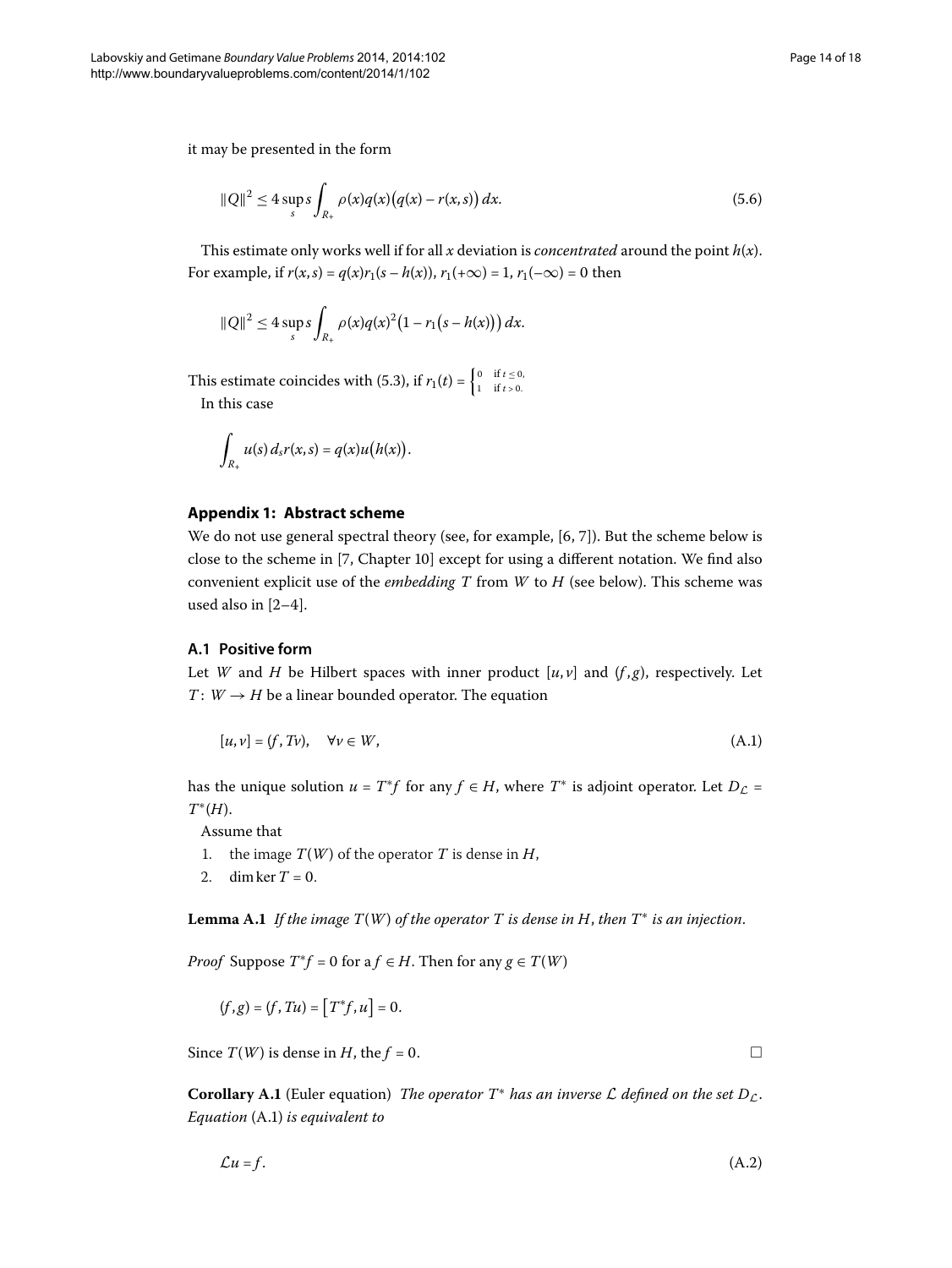The spectral problem for the operator  $\mathcal L$  we will write in the form

<span id="page-14-2"></span>
$$
\mathcal{L}u = \lambda Tu. \tag{A.3}
$$

Let  $\lambda_0$  be the greatest lower bound of the spectrum of  $\mathcal{L}$ . It is well known (see, for ex-ample, [\[](#page-17-9)7, Chapter 6]) that

<span id="page-14-1"></span><span id="page-14-0"></span>
$$
\lambda_0 = \inf_{u \neq 0} \frac{(\mathcal{L}u, Tu)}{(Tu, Tu)}.
$$

Since  $(Lu, Tu) = [T^*Lu, u] = [u, u],$ 

$$
\lambda_0 = \inf_{u \neq 0} \frac{[u, u]}{(Tu, Tu)} = ||T||^{-2}.
$$
\n(A.4)

**Theorem A.1** *The spectrum of*  $\mathcal L$  *is discrete if and only if*  $T$  *is compact.* 

*Proof* Since (A.3) is equivalent to  $u = \lambda T^* T u$ , discreteness of spectrum of  $\mathcal L$  is equivalent to compactness of  $T^*T$ . But the operators  $T^*T$  and  $T^*$  are compact at the same time [7,  $Chapter 10$ .

**Theorem [A.](#page-14-2)2** Suppose T is compact. Then  $(A.3)$  has a nonzero solution  $u_n$  only in the *case of*  $\lambda = \lambda_n$ ,  $n = 0, 1, 2, ..., i.e.$ 

 $\mathcal{L}u_n = \lambda_n T u_n, \quad n = 1, 2, \dots$ 

*The system un forms an orthogonal basis in W*. *The sequence λ<sup>n</sup> forms a nondecreasing sequence of positive numbers*,

$$
0<\lambda_0\leq \lambda_1\leq \lambda_2\leq \cdots
$$

*and*  $\lim_{n \to \infty} \lambda_n = \infty$ .

**Remark A.1** The minimal eigenvalue  $\lambda_0$  satisfies the equality [\(A.](#page-14-1)4).

# **A.2 General case**

Let

$$
\langle u, v \rangle = [u, v] - Q(u, v), \tag{A.5}
$$

be a symmetric bilinear form,  $u, v \in W$ . Assume that *Q* is bounded in both arguments. Moreover, suppose that this form has the representation  $Q(u, v) = (Qu, Tv)$ , where *Q*: *W*  $\rightarrow$  *H* is bound[e](#page-17-10)d.<sup>e</sup> Then the equation  $[u, v] - (Qu, Tv) = (f, Tv)$ ,  $\forall v \in W$ , is equivalent to

$$
u - T^* Q u = T^* f \tag{A.6}
$$

and in the set  $D_{\mathcal{L}_0} = T^*(H)$  to

$$
\mathcal{L}u = \mathcal{L}_0 u - Qu = f,\tag{A.7}
$$

where  $\mathcal{L}_0 = (T^*)^{-1}$ .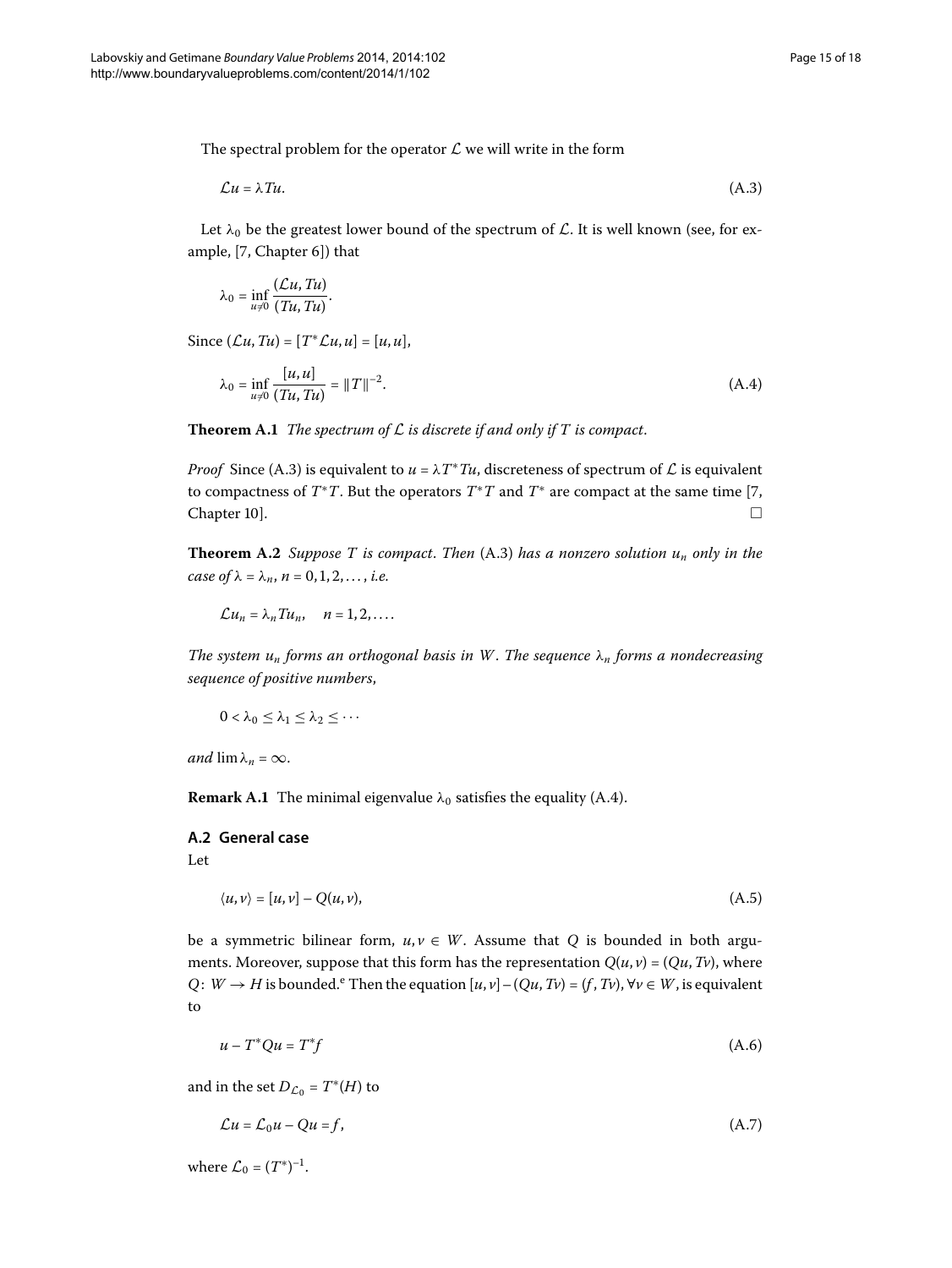<span id="page-15-0"></span>
$$
\mathcal{L}u = \mathcal{L}_0 u - Qu = \lambda T u \tag{A.8}
$$

*has a nonzero solution*  $u_n$  *only in the case of*  $\lambda = \lambda_n$ ,  $n = 0, 1, 2, \ldots$ , *i.e.* 

<span id="page-15-2"></span> $\mathcal{L}u_n = \lambda_n T u_n, \quad n = 0, 1, 2, \dots$ 

*The system un can be chosen to form an orthogonal basis in the space W*.

If the form  $\langle u, v \rangle = [u, v] - (Qu, Tv)$  is lower semi-bounded, *i.e.* 

<span id="page-15-1"></span>
$$
\inf_{u \neq 0} \frac{\langle u, u \rangle}{(Tu, Tu)} > -\infty,
$$
\n(A.9)

then spectrum of  $\mathcal L$  is semi-bounded, and

$$
\lambda_0 = \inf_{u \neq 0} \frac{(\mathcal{L}u, Tu)}{(Tu, Tu)} = \inf_{u \neq 0} \frac{\langle u, u \rangle}{(Tu, Tu)}
$$
(A.10)

is the greatest lower bound of the spectrum [7[,](#page-17-9) Chapter 6]. Thus we have the following.

**Theorem [A.](#page-15-2)4** If (A.9) holds and T is compact then the eigenvalues  $\lambda_n$  have a minimum *and can be put in increasing order*

<span id="page-15-3"></span>
$$
\lambda_0\leq \lambda_1\leq \lambda_2\leq \cdots.
$$

#### **A.3 Positive definiteness and spectral radius of** *QT***<sup>∗</sup>**

Let  $\rho = \rho(QT^*)$  be the spectral radius of the operator  $QT^*$ . Note that the two operators *QT*<sup>∗</sup> and *T*∗*Q* have the same spectral radius. So

$$
\rho = \sup_{u \neq 0} \frac{[T^*Qu, u]}{[u, u]} = \sup_{u \neq 0} \frac{(Qu, Tu)}{[u, u]}.
$$
\n(A.11)

**Lemma A.2** *The quadratic form*  $\langle u, u \rangle$  *is positive definite if and only if*  $\rho < 1$ *.* 

*Proof* From (A.1) it follows that  $\rho[u, u] - (Qu, Tu) \ge 0$  and  $\langle u, u \rangle = [u, u] - (Qu, Tu) \ge$  $(1 - \rho)[u, u]$ . If  $\rho < 1$  then  $\langle u, u \rangle$  is positive definite. Conversely from the inequality  $[u, u]$  –  $(Qu, Tu) \ge \varepsilon [u, u]$  ( $\varepsilon > 0$ ) it follows that  $\rho \le 1 - \varepsilon$ .

So if  $\rho$  < 1, then by (A.10)

$$
\lambda_0 \geq \inf_{u \neq 0} \frac{[u, u] - \rho[u, u]}{(Tu, Tu)} > 0.
$$

Conversely, suppose  $\lambda_0 > 0$ . Then

$$
[u,u] - (Qu,Tu) \geq \lambda_0(Tu,Tu) > 0,
$$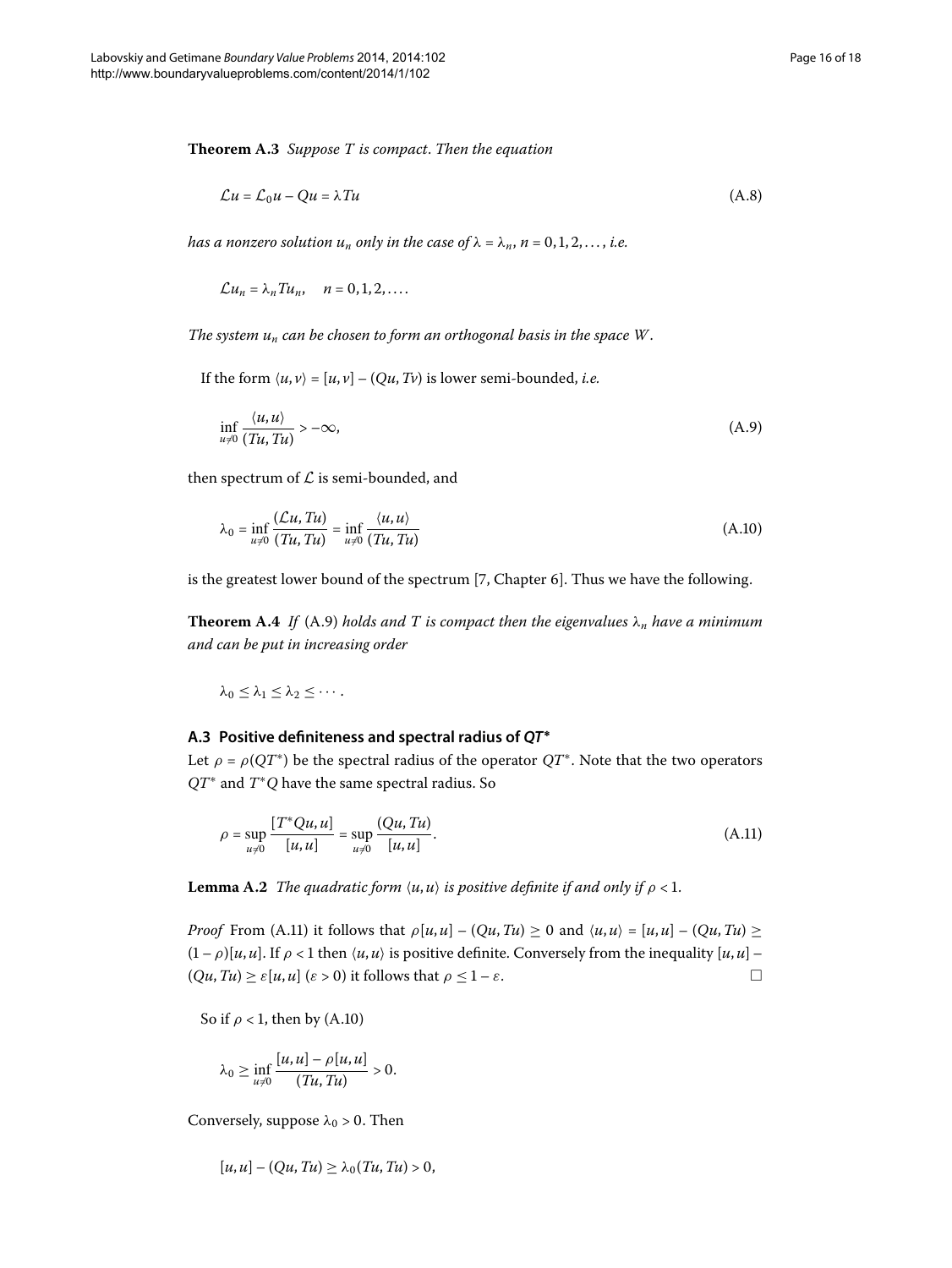<span id="page-16-2"></span>and  $\rho \le 1$ . If  $(Qu, Tu)$  is nonnegative, then spectrum of  $T^*Q$  is in the segment  $[0, \rho]$ , and *ρ* is a point of spectrum. In this case from  $\lambda_0 > 0$  it follows that *ρ* < 1. So, we have the following.

<span id="page-16-4"></span>**Theorem A.** *Suppose* (*Qu*,*Tu*) *is nonnegative*. *The following assertions are equivalent*:

- 1.  $\langle u, u \rangle$  *is positive definite,*
- 2.  $\lambda_0 > 0$ ,
- 3.  $\rho(OT^*) < 1$ .

#### <span id="page-16-3"></span>**Appendix 2: A generalization of the Fubini theorem**

We used a change of integration order in an integral, which does not follow from the classic Fubini theorem. The following assertion is taken from the monograph  $[8]$  $[8]$ . Note that it was used without proof in  $[2-4]$  $[2-4]$ .

**Lemma B.1** Let  $(X, \mathcal{A})$  and  $(Y, \mathcal{B})$  be measurable spaces,  $\mu$  be a measure<sup>[f](#page-17-12)</sup> on  $(X, \mathcal{A}), K : X \times$  $B \to [0,\infty]$  *be kernel (i.e. for*  $\mu$ *-almost all*  $x \in X$ ,  $K(x, \cdot)$  *is a measure on*  $(Y, \mathcal{B})$ ,  $\forall B \in \mathcal{B}$ , *K*(·,*B*) *is μ-measurable on X*). *Then*

. *the function ν defined on* A × B *by the equality*

$$
\nu(E) = \int_X K(x, E_x) \mu(dx), \quad \text{where } E_x = \{y \colon (x, y) \in E\},
$$

*is measure*;

2. *if*  $f: X \times Y \to [-\infty, \infty]$  *is v-measurable on*  $X \times Y$ *, then* 

$$
\int_{X\times Y} f(x,y)\,dy = \int_X \biggl(\int_Y f(x,y)K(x,dy)\biggr)\mu(dx).
$$

**Remark B.1** The function *ν* is the Lebesgue extension from the set of rectangles

$$
\nu(A \times B) = \int_A K(x, B) \mu(dx), \quad A \in \mathcal{A}, B \in \mathcal{B}.
$$

#### <span id="page-16-1"></span><span id="page-16-0"></span>**Competing interests**

The authors declare that they have no competing interests.

#### **Authors' contributions**

The main idea of this paper was proposed by SL. He prepared Sections [1](#page-0-3)-[3](#page-6-3) and the Appendix. MFG prepared Sections [4](#page-7-1)[-5.](#page-11-1) Both authors read and approved the final manuscript

#### **Author details**

1Department of Mathematics, Moscow State University of Economics, Statistics and Informatics, Nezhinskaya 7, Moscow, 119501, Russia. 2Instituto Superior de Transportes e Comunicações, Prolong. da Av. Kim Il Sung (IFT/TDM) - Edifício D1, Maputo, 2088, Mozambique.

#### **Acknowledgements**

The authors are grateful to Isaac V Shragin for pointing to the source [\[8](#page-17-11)], containing Lemma [B.1](#page-16-3) (it was used in [\[2\]](#page-17-3) and in the other previous articles). The authors thank the reviewers for important comments.